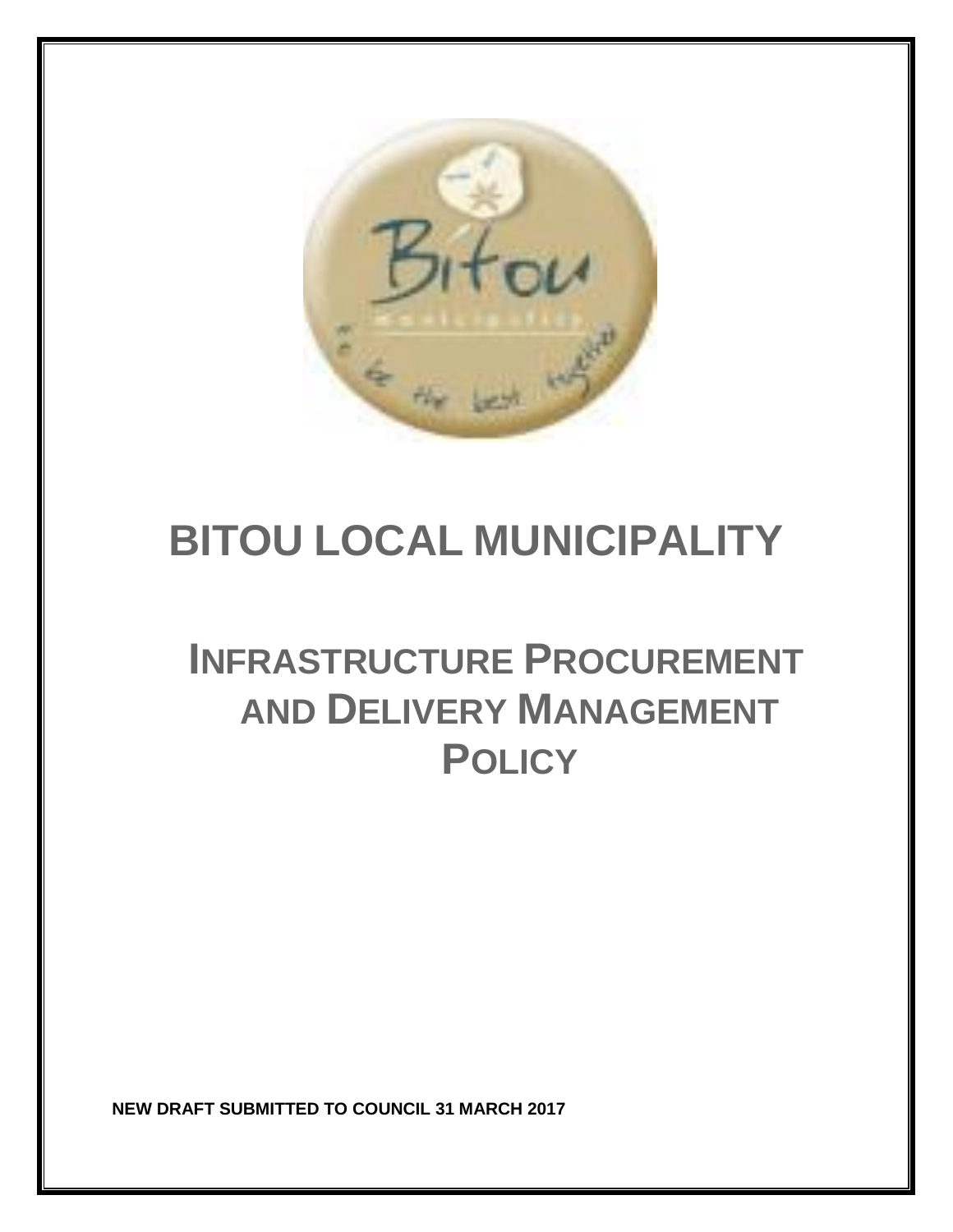|                               | <b>VERSION CONTROL</b> |                                                 |                |      |                          |  |
|-------------------------------|------------------------|-------------------------------------------------|----------------|------|--------------------------|--|
| <b>POLICY OWNER:</b>          |                        | Bitou Municipality Supply Chain Management Unit |                |      |                          |  |
| <b>POLICY EFFECTIVE DATE:</b> |                        | 01 JULY 2017                                    |                |      |                          |  |
| <b>Version</b><br>Date        |                        | <b>Revision</b>                                 | <b>Section</b> | Page | <b>Reason for change</b> |  |
| 1.                            | 06 February 2017       |                                                 | All            | All  | <b>New Draft Policy</b>  |  |
| 2.                            |                        |                                                 |                |      |                          |  |
|                               |                        |                                                 |                |      |                          |  |

| <b>TABLE OF CONTENTS</b> |                                                                                               |       |  |  |
|--------------------------|-----------------------------------------------------------------------------------------------|-------|--|--|
| <b>SECTION</b>           | <b>DESCRIPTION</b>                                                                            | PAGE# |  |  |
| $1_{-}$                  | <b>SCOPE</b>                                                                                  |       |  |  |
| 2.1                      | <b>DEFINITIONS</b>                                                                            |       |  |  |
| 2.2                      | <b>ABBREVIATIONS</b>                                                                          |       |  |  |
| 3.                       | <b>GENERAL REQUIREMENTS</b>                                                                   |       |  |  |
| 3.1                      | <b>DELEGATIONS</b>                                                                            |       |  |  |
| 3.2                      | IMPLEMENTATION OF THE STANDARD FOR INFRASTRUCTURE<br>PROCUREMENT AND DELIVERY MANAGEMENT      |       |  |  |
| 3.3                      | SUPERVISION OF THE INFRASTRUCTURE DELIVERY MANAGEMENT UNIT                                    |       |  |  |
| 3.4                      | OBJECTIONS AND COMPLAINTS                                                                     |       |  |  |
| 3.5                      | RESOLUTION OF DISPUTES, OBJECTIONS, COMPLAINTS AND QUERIES                                    |       |  |  |
| 4.                       | CONTROL FRAMEWORK FOR INFRASTRUCTURE DELIVERY<br><b>MANAGEMENT</b>                            |       |  |  |
| 4.1                      | ASSIGNMENT OF RESPONSIBILITIES FOR APPROVING OR ACCEPTING<br><b>END OF STAGE DELIVERABLES</b> |       |  |  |
| 4.2                      | <b>ADDITIONAL GATES</b>                                                                       |       |  |  |
| 4.3                      | <b>ADDITIONAL REQUIREMENTS</b>                                                                |       |  |  |
| 4.4                      | <b>GATEWAY REVIEWS</b>                                                                        |       |  |  |
| 4.4.1                    | GATEWAY REVIEWS FOR MAJOR CAPITAL PROJECTS ABOVE A<br><b>THRESHOLD</b>                        |       |  |  |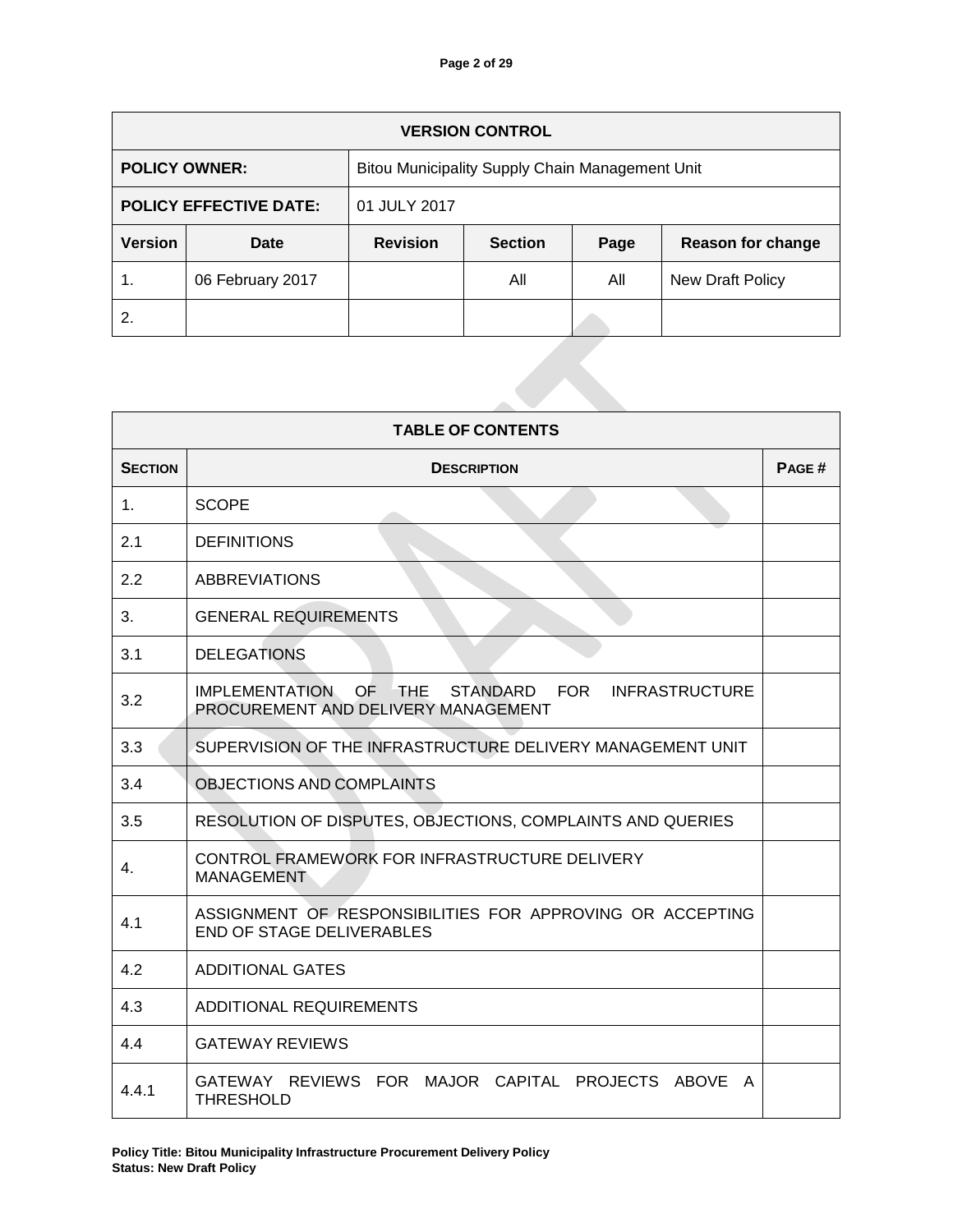|                | <b>TABLE OF CONTENTS</b>                                                           |       |  |  |  |  |  |
|----------------|------------------------------------------------------------------------------------|-------|--|--|--|--|--|
| <b>SECTION</b> | <b>DESCRIPTION</b>                                                                 | PAGE# |  |  |  |  |  |
| 4.4.2          | ELECTIVE GATEWAY REVIEWS                                                           |       |  |  |  |  |  |
| 5.             | CONTROL FRAMEWORK FOR INFRASTRUCTURE PROCUREMENT                                   |       |  |  |  |  |  |
| 6.             | INFRASTRUCTURE DELIVERY MANAGEMENT REQUIREMENTS                                    |       |  |  |  |  |  |
| 6.1            | INSTITUTIONAL ARRANGEMENTS                                                         |       |  |  |  |  |  |
| 6.1.1          | COMMITTEE SYSTEM FOR PROCUREMENT                                                   |       |  |  |  |  |  |
| 6.1.1.1        | <b>GENERAL</b>                                                                     |       |  |  |  |  |  |
| 6.1.1.2        | <b>BID SPECIFICATION COMMITTEE</b>                                                 |       |  |  |  |  |  |
| 6.1.1.3        | <b>BID EVALUATION COMMITTEE</b>                                                    |       |  |  |  |  |  |
| 6.1.1.4        | <b>BID ADJUDICATION COMMITTEE</b>                                                  |       |  |  |  |  |  |
| 6.1.2          | ACTIONS OF AN AUTHORISED PERSON RELATING TO THE AWARD OF A<br>CONTRACT OR AN ORDER |       |  |  |  |  |  |
| 6.1.2.1        | AWARD OF A CONTRACT                                                                |       |  |  |  |  |  |
| 6.1.2.3        | <b>ISSUING OF AN ORDER</b>                                                         |       |  |  |  |  |  |
| 6.1.3          | CONDUCT OF THOSE ENGAGED IN INFRASTRUCTURE DELIVERY                                |       |  |  |  |  |  |
| 6.1.3.1        | <b>GENERAL REQUIREMENTS</b>                                                        |       |  |  |  |  |  |
| 6.1.3.2        | <b>CONFLICTS OF INTEREST</b>                                                       |       |  |  |  |  |  |
| 6.1.3.3        | EVALUATION OF SUBMISSIONS RECEIVED FROM RESPONDENTS AND<br><b>TENDERERS</b>        |       |  |  |  |  |  |
| 6.1.3.4        | NON-DISCLOSURE AGREEMENTS                                                          |       |  |  |  |  |  |
| 6.1.3.5        | <b>GRATIFICATIONS, HOSPITALITY AND GIFTS</b>                                       |       |  |  |  |  |  |
| 6.1.3.6        | REPORTING OF BREACHES                                                              |       |  |  |  |  |  |
| 6.1.4          | MEASURES TO PREVENT ABUSE OF THE INFRASTRUCTURE DELIVERY<br><b>SYSTEM</b>          |       |  |  |  |  |  |
| 6.1.5          | AWARDS TO PERSONS IN THE SERVICE OF THE STATE                                      |       |  |  |  |  |  |
| 6.1.6          | <b>COLLUSIVE TENDERING</b>                                                         |       |  |  |  |  |  |
| 6.1.7          | PLACING OF CONTRACTORS UNDER RESTRICTIONS                                          |       |  |  |  |  |  |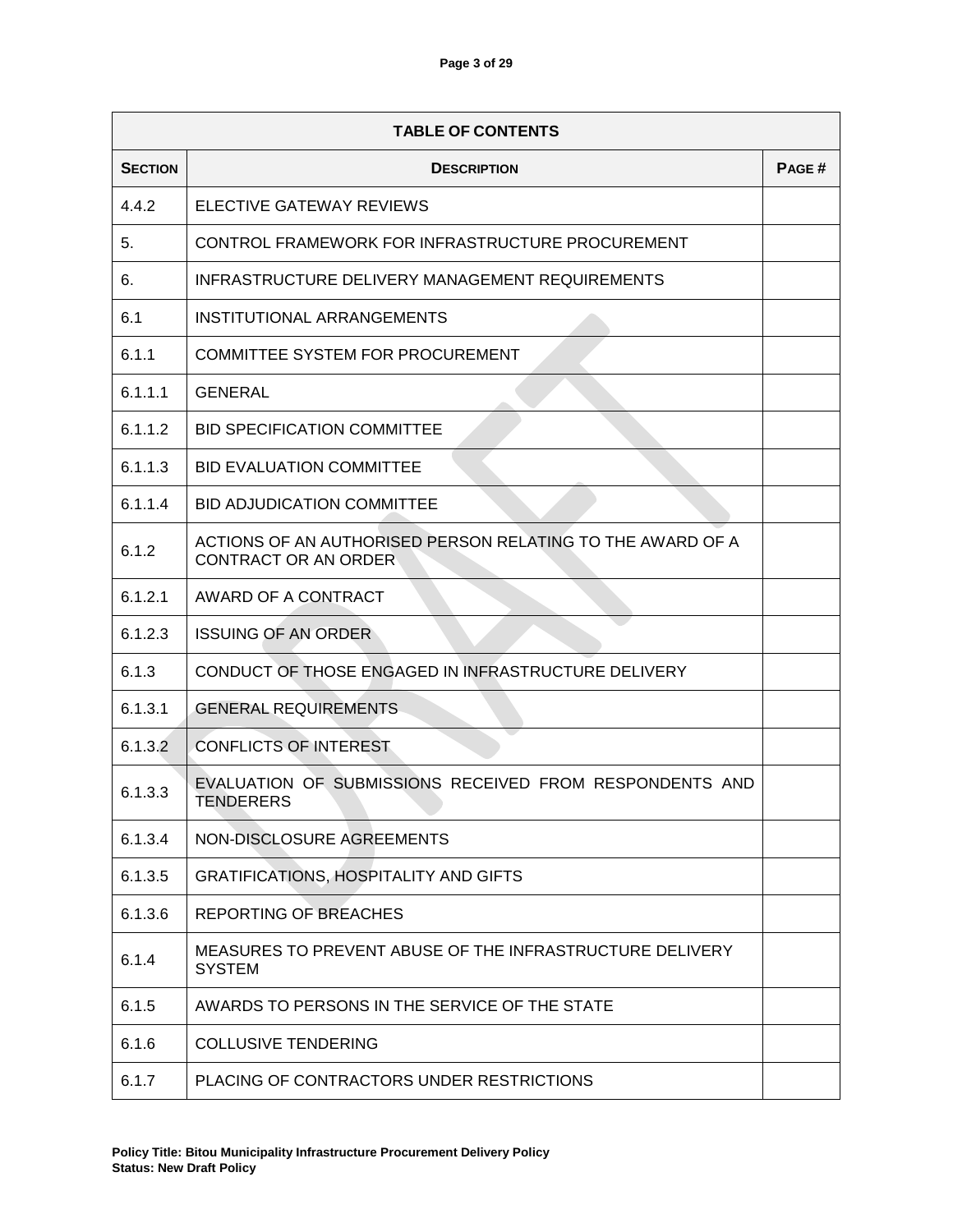|                | <b>TABLE OF CONTENTS</b>                                                        |       |  |  |  |  |
|----------------|---------------------------------------------------------------------------------|-------|--|--|--|--|
| <b>SECTION</b> | <b>DESCRIPTION</b>                                                              | PAGE# |  |  |  |  |
| 6.1.8          | <b>COMPLAINTS</b>                                                               |       |  |  |  |  |
| 6.2            | <b>ACQUISITION MANAGEMENT</b>                                                   |       |  |  |  |  |
| 6.2.1          | UNSOLICITED PROPOSAL                                                            |       |  |  |  |  |
| 6.2.2          | <b>TAX AND RATES COMPLIANCE</b>                                                 |       |  |  |  |  |
| 6.2.2.1        | <b>SARS TAX CLEARANCE</b>                                                       |       |  |  |  |  |
| 6.2.2.2        | <b>MUNICIPAL RATES AND TAXES</b>                                                |       |  |  |  |  |
| 6.2.3          | DECLARATIONS OF INTEREST                                                        |       |  |  |  |  |
| 6.2.4          | <b>INVITATIONS TO SUBMIT EXPRESSIONS OF INTEREST OR TENDER</b><br><b>OFFERS</b> |       |  |  |  |  |
| 6.2.5          | PUBLICATION OF SUBMISSIONS RECEIVED AND THE AWARD OF<br><b>CONTRACTS</b>        |       |  |  |  |  |
| 6.2.6          | <b>DISPOSAL COMMITTEE</b>                                                       |       |  |  |  |  |
| 6.3            | REPORTING OF INFRASTRUCTURE DELIVERY MANAGEMENT<br><b>INFORMATION</b>           |       |  |  |  |  |
| 7 <sub>1</sub> | INFRASTRUCTURE PROCUREMENT                                                      |       |  |  |  |  |
| 7.1            | USAGE OF PROCUREMENT PROCEDURES                                                 |       |  |  |  |  |
| 7.2            | PROCUREMENT DOCUMENTS                                                           |       |  |  |  |  |
| 7.3            | DEVELOPMENT PROCUREMENT POLICY                                                  |       |  |  |  |  |
| 7.4            | PAYMENT OF CONTRACTORS                                                          |       |  |  |  |  |
| 7.5            | APPROVAL TO UTILISE SPECIFIC PROCUREMENT PROCEDURES                             |       |  |  |  |  |
| 7.6            | RECEIPT AND SAFEGUARDING OF SUBMISSIONS                                         |       |  |  |  |  |
| 7.7            | OPENING OF SUBMISSIONS                                                          |       |  |  |  |  |
| 7.8            | USE OF ANOTHER ORGAN OF STATE'S FRAMEWORK AGREEMENT                             |       |  |  |  |  |
| 7.9            | <b>INSURANCES</b>                                                               |       |  |  |  |  |
| 7.10           | WRITTEN REASONS FOR ACTIONS TAKEN                                               |       |  |  |  |  |
| 7.11           | REQUEST FOR ACCESS TO INFORMATION                                               |       |  |  |  |  |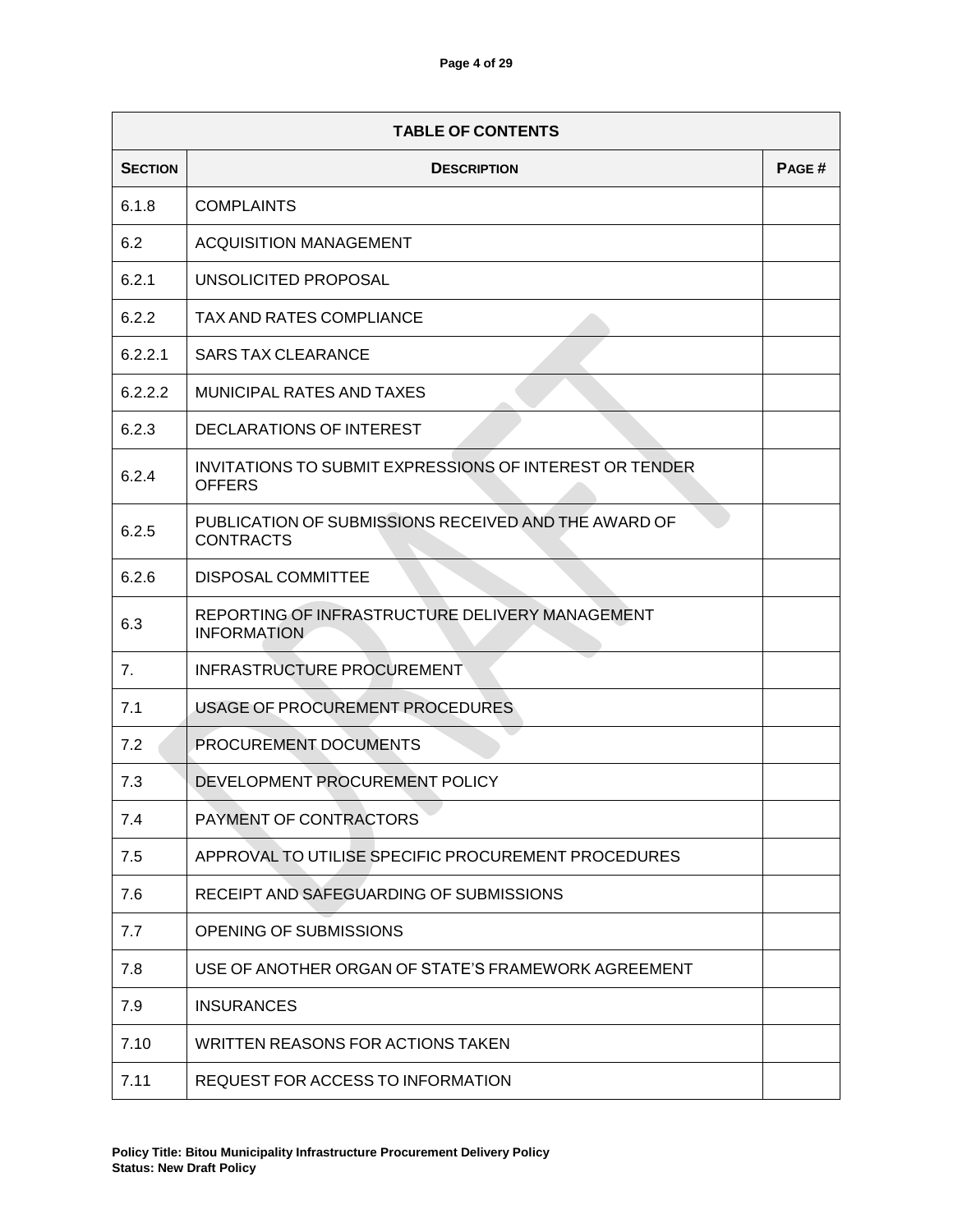#### **Scope**

 $1.$ 

- **1.1.** This is the *Bitou Local Municipality* Policy for Infrastructure Procurement and Delivery Management in accordance with the provisions of the regulatory frameworks for procurement and supply chain management.
- **1.2.** The scope includes the procurement of goods and services necessary for a new facility to be occupied and used as a functional entity but excludes:
	- a) the storage of goods and equipment following their delivery to *the Bitou Municipality* which are stored and issued to contractors or to employees;
	- b) the disposal or letting of land;
	- c) the conclusion of any form of land availability agreement;
	- d) the leasing or rental of moveable assets; and
	- e) public private partnerships.
	- f) Provision of municipal services by external mechanism referred to in s8 of MSA.???
- **1.3.** This Policy applies to construction-related works for the provision of new infrastructure or the rehabilitation, refurbishment or alteration of existing infrastructure, projected to cost in excess of R30 000.

#### **Terms, Definitions and Abbreviations**

**2.1.** In this Policy, unless the context otherwise indicates, a word or expression to which a meaning  $2.$ has been assigned in the Municipal Finance Management Act, no 56 of 2003, has the same meaning as in the Act, and –

| 2.111.         | "Authorised Person"    | the municipal manager or chief executive or the appropriately<br>delegated authority to award, cancel, amend, extend or<br>transfer a contract or order                                                                                           |
|----------------|------------------------|---------------------------------------------------------------------------------------------------------------------------------------------------------------------------------------------------------------------------------------------------|
| 2.12<br>2.1.3. | "Accounting Officer"   | in relation to a Municipality means the Municipal Manager as<br>described in Section 60 of the Local Government: Municipal<br>Finance Management Act, no 56 of 2003 as well as Section 82<br>of the Municipal Structures Act, no 117 of 1998.     |
|                | "Conflict of Interest" | any situation in which:                                                                                                                                                                                                                           |
|                |                        | someone in a position of trust has competing<br>a)<br>professional or personal interests which make it difficult<br>for him to fulfil his duties impartially,                                                                                     |
|                |                        | an individual or organization is in a position to exploit a<br>b)<br>professional or official capacity in some way for his<br>personal or for corporate benefit, or                                                                               |
| 2.14           |                        | incompatibility or contradictory interests exist between an<br>C)<br>employee and the organization which employs that<br>employee                                                                                                                 |
| 2.1J5.         | "Contract Manager"     | person responsible for administering a package on behalf of<br>the employer and performing duties relating to the overall<br>management of such contract from the implementer's point of<br>view                                                  |
|                | "Family Member"        | a person's spouse, whether in a marriage or in a customary<br>union according to indigenous law, domestic partner in a civil<br>union, or child, parent, brother, sister, whether such a<br>relationship results from birth, marriage or adoption |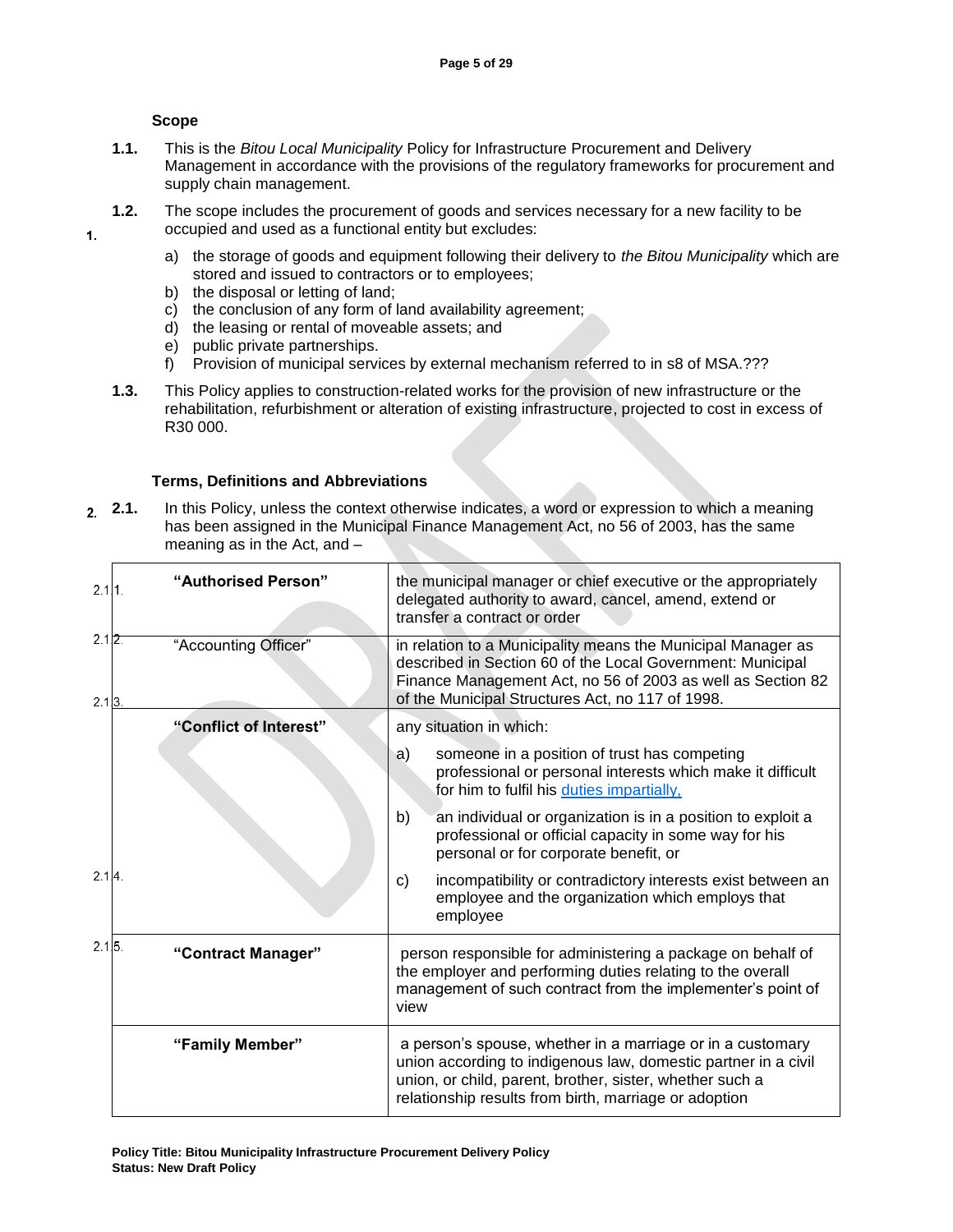|                    | "Framework Agreement"           | an agreement between an organ of state and one or more<br>contractors, the purpose of which is to establish the terms<br>governing orders to be awarded during a given period, in<br>particular with regard to price and, where appropriate, the<br>quantity envisaged                         |
|--------------------|---------------------------------|------------------------------------------------------------------------------------------------------------------------------------------------------------------------------------------------------------------------------------------------------------------------------------------------|
| 2.1.6.             | "Gate"                          | a control point at the end of a process where a decision is<br>required before proceeding to the next process or activity                                                                                                                                                                      |
| 2.1.7.             | "Gateway Review"                | an independent review of the available information at a gate<br>upon which a decision to proceed or not to the next process is<br>based                                                                                                                                                        |
| 2.1.8.             | "Gratification"                 | an inducement to perform an improper act                                                                                                                                                                                                                                                       |
| 2.1.9.<br>2.1.10.  | "Infrastructure Delivery"       | the combination of all planning, technical, administrative and<br>managerial actions associated with the construction, supply,<br>renovation, rehabilitation, alteration, maintenance, operation or<br>disposal of infrastructure                                                              |
| 2.1.111.           | "Infrastructure<br>Procurement" | the procurement of goods or services including any<br>combination thereof associated with the acquisition,<br>renovation, rehabilitation, alteration, maintenance, operation or<br>disposal of infrastructure                                                                                  |
| 2.1.12             | "Maintenance"                   | the combination of all technical and associated administrative<br>actions during an item's service life to retain it in a state in<br>which it can satisfactorily perform its required function                                                                                                |
| 2.1113.<br>2.1.14  | "Operation"                     | combination of all technical, administrative and managerial<br>actions, other than maintenance actions, that results in the<br>item being in use                                                                                                                                               |
| 2.1.15.            | "Order"                         | an instruction to provide goods, services or any combination<br>thereof under a framework agreement                                                                                                                                                                                            |
| 2.1.16.            | "Organ of State"                | an organ of state as defined in section 239 of the Constitution<br>of the Republic of South Africa                                                                                                                                                                                             |
| 2.1.17.            | "Procurement Document"          | documentation used to initiate or conclude (or both) a contract<br>or the issuing of an order                                                                                                                                                                                                  |
| 2.1118.<br>2.1,19. | "Principal"                     | a natural person who is a partner in a partnership, a sole<br>proprietor, a director a company established in terms of the<br>Companies Act of 2008 (Act No. 71 of 2008) or a member of a<br>close corporation registered in terms of the Close Corporation<br>Act, 1984, (Act No. 69 of 1984) |
|                    | "Standard"                      | the latest edition of the Standard for Infrastructure<br>Procurement and Delivery Management as published by<br><b>National Treasury</b>                                                                                                                                                       |
|                    | "Working Day"                   | any day of a week on which is not a Sunday, Saturday or<br>public holiday                                                                                                                                                                                                                      |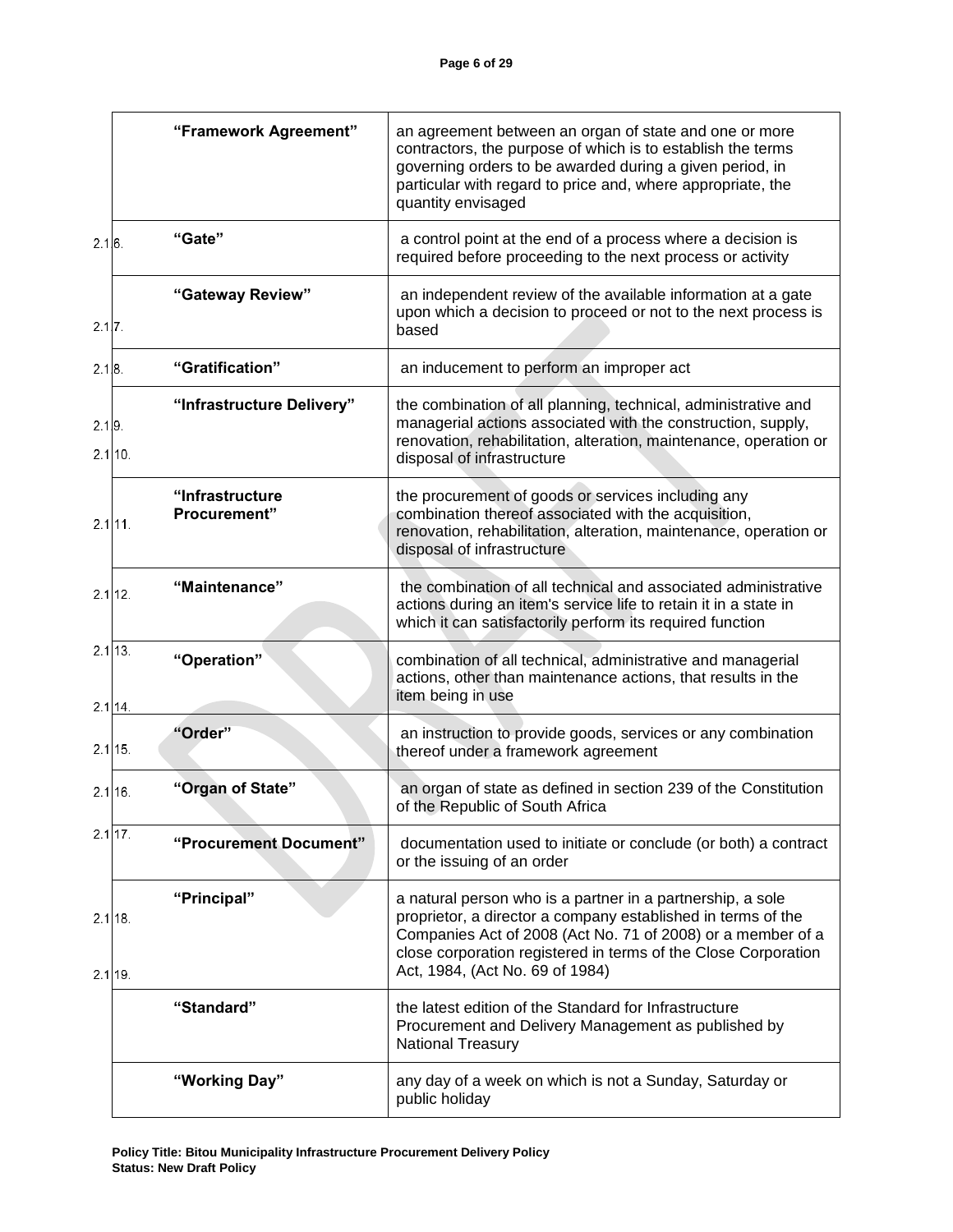#### **2.2. Abbreviations**

For the purposes of this document, the following abbreviations apply:

| CIDB: | Construction Industry Development Board |
|-------|-----------------------------------------|
| SARS: | South African Revenue Services          |
| SCM   | Supply Chain Management                 |

#### **General requirements**  $2.2.1.$

 $2.2.2.$ 

#### $2.2.3.$

 $3.1.1.$ 

 $3.1.2.$ 

### **3.1. Delegations**

 $3.$ The Bitou Municipality Council hereby delegates all powers and duties to the Municipal Manager which are necessary to enable the Municipal Manager to:

- a) discharge the supply chain management responsibilities conferred on Accounting Officers in terms of Chapter 8 of the Local Government Municipal Finance Management Act of 2003 and this document;
- b) maximise administrative and operational efficiency in the implementation of this document;
- c) enforce reasonable cost-effective measures for the prevention of fraud, corruption, favouritism and unfair and irregular practices in the implementation of this Policy; and
- d) comply with his or her responsibilities in terms of Section 115 and other applicable provisions of the Local Government Municipal Finance Management Act of 2003 Act.

No departure shall be made from the provisions of this Policy without the approval of the Municipal Manager of the Bitou Municipality.

#### The Municipal Manager shall for oversight purposes:  $3.1.3.$

- a) within 30 days of the end of each financial year, submit a report on the implementation of this Policy, to the Council of the Bitou Municipality;
- b) whenever there are serious and material problems in the implementation of this Policy, immediately submit a report to the Council;
- c) within 10 days of the end of each quarter, submit a report on the implementation of the Policy to the Executive Mayor; and
- d) make the reports public in accordance with Section 21A of the Municipal Systems Act of 2000.

### $3.2.1.$

 $3.3.1.$ 

### **3.2. Implementation of the Standard for Infrastructure Procurement and Delivery Management**

Infrastructure procurement and delivery management shall be undertaken in accordance with the all applicable legislation and the relevant requirements of the latest edition of the National Treasury Standard for Infrastructure Procurement and Delivery Management, unless this Policy prescribes otherwise.

#### **3.3. Supervision of the infrastructure delivery management unit**

 $3.4.1.$ The Infrastructure Delivery Management Unit shall be directly supervised by the Chief Financial Officer as delegated in terms of Section 82 of the MFMA.

### **3.4. Objections and complaints**

Persons aggrieved by decisions or actions taken in the implementation of this Policy, may lodge within 21 days of the decision or action, a written objection or complaint against the decision or action.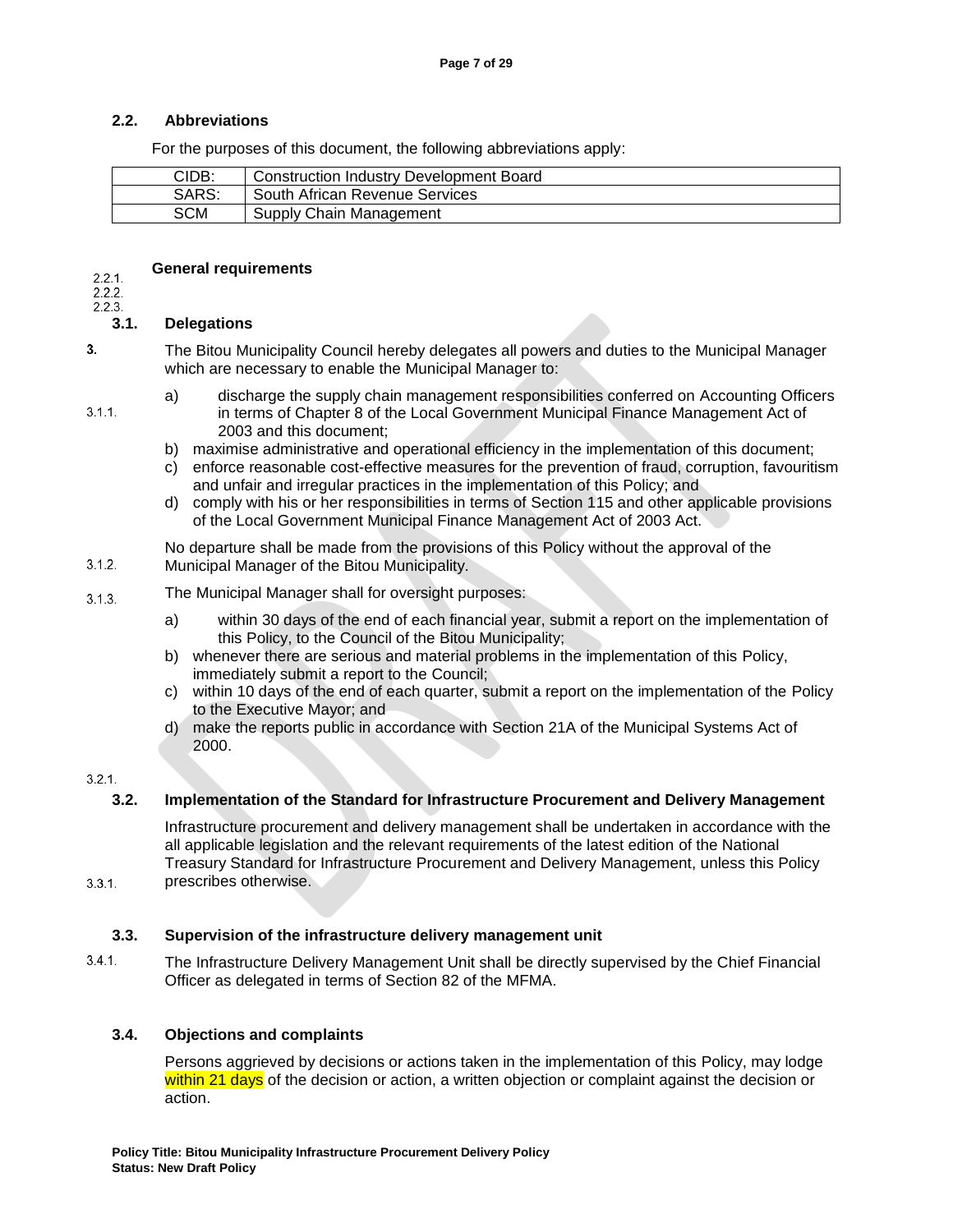### **3.5. Resolution of disputes, objections, complaints and queries**

The Accounting Officer shall appoint an independent and impartial person, not directly involved in the infrastructure delivery management processes to assist in the resolution of disputes between the Bitou Municipality and other persons regarding:

- a) any decisions or actions taken in the implementation of the supply chain management system;
- b) any matter arising from a contract awarded within the Bitou Municipality's infrastructure  $3.5.1.$ delivery management system; or
	- c) to deal with objections, complaints or queries regarding any such decisions or actions or any matters arising from such contract.

The designated person shall assist the person appointed in terms of 3.5.1 to perform his or her functions effectively.

The person appointed in terms of 3.5.1 shall:

- $3.5.2.$ a) strive to resolve promptly all disputes, objections, complaints or queries received; and
- b) submit monthly reports to the Municipal Manager on all disputes, objections, complaints or  $3.5.3.$ queries received, attended to or resolved.

A dispute, objection, complaint or query may be referred to the Provincial Treasury if:

- a) the dispute, objection, complaint or query is not resolved within 60 days; or  $3.5.4.$ b) no response is forthcoming within 60 days.
- If the Provincial Treasury does not or cannot resolve the matter, the dispute, objection, complaint  $3.5.5.$ or query may be referred to the National Treasury for resolution.

#### 4. **Control framework for infrastructure delivery management**

### **4.1. Assignment of responsibilities for approving or accepting end of stage deliverables**

The responsibilities for approving or accepting end of stage deliverables shall be as stated in Table 1.

#### $4.2.1.$

### **4.2. General**

Prefeasibility and feasibility reports shall be required as end-of-stage deliverables for stages 3 and  $4.2.2.$ 4, respectively, where a major capital project is required for where the total project capital expenditure exceeds R1,0 billion (including VAT), or where the expenditure per year for a minimum of three years exceeds R250 million per annum (including VAT).

- Stages 3 and 4 may be omitted for the following:  $4.2.3.$ 
	- a) a building project with or without related site works; or
- $4.2.4.$ b) a process-based, somewhat repetitive or relatively standardised project where the risk of failing to achieve time, cost and quality objectives is relatively low.  $4.2.5.$

Stages 3 to 9 may be omitted where the required work does not involve the provision of new infrastructure or the rehabilitation, refurbishment or alteration of existing infrastructure.

Stages 5 and 6 may be omitted if sufficient information to proceed to stage 7 is contained in the stage 4 deliverable.

The infrastructure plan (stage 1), which is informed by demand management requirements as set out in 6.2, initiation reports (stage 0), decisions made during stages 3 and 4 and work in progress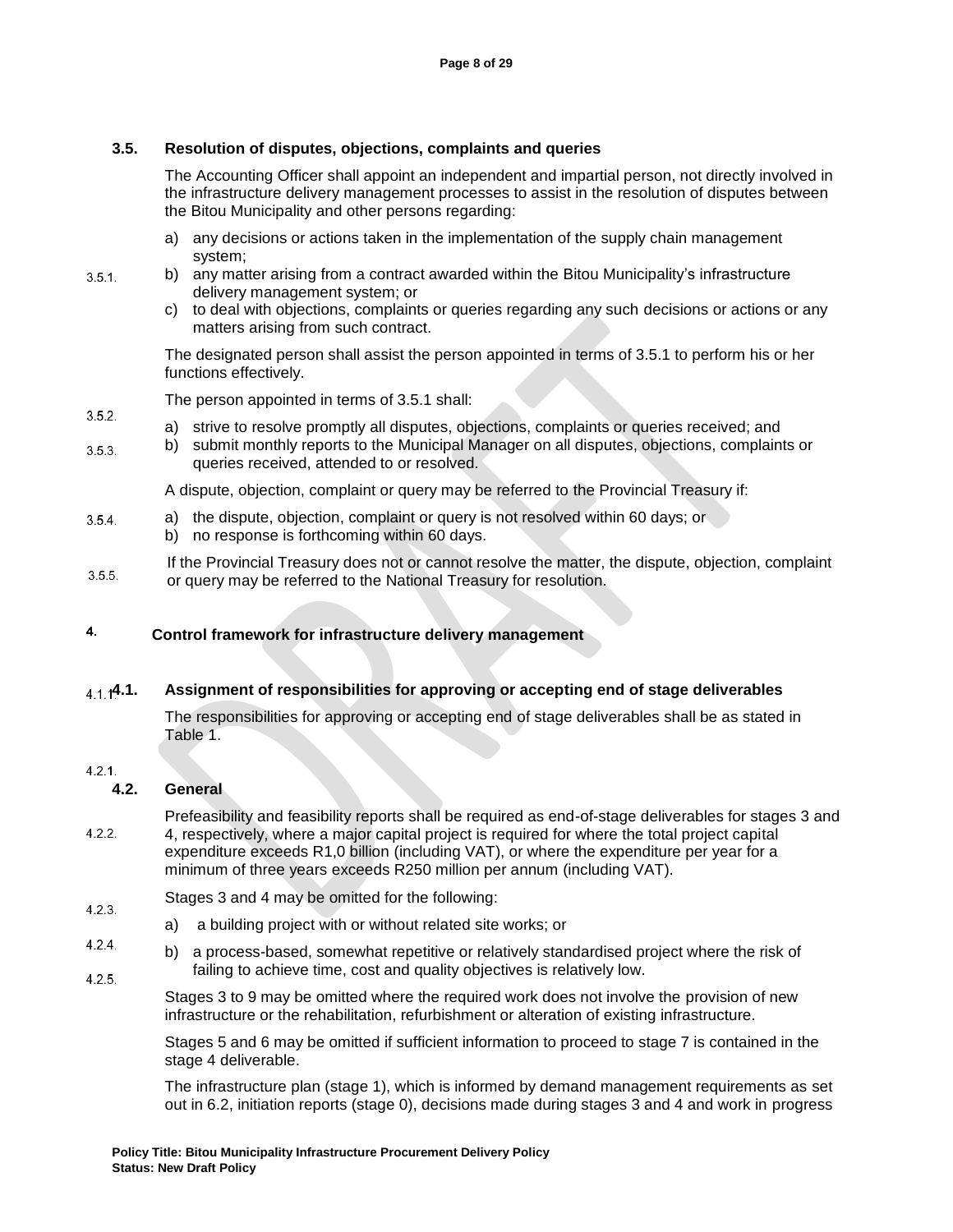in stages 5 to 9, and the procurement strategy (stage 2) shall be reviewed and updated at least once a year.

The approval of the infrastructure plan and the securing of the necessary budget shall be obtained prior to advancing to stage 3. All subsequent stages shall only be proceeded with if the necessary budget is in place.

A stage shall only be complete when the deliverable has been approved or accepted by the person or persons designated in the institutional arrangements to do so.

- $4.2.6.$ Activities associated with stages 5 to 9 may be undertaken in parallel or series, provided that each stage is completed in sequence.
- $4.2.7.$ The level of detail contained in a deliverable associated with the end of each stage shall be sufficient to enable informed decisions to be made to proceed to the next stage. In the case of  $4.2.8.$ stages 3 to 6, such detail shall, in addition, be sufficient to form the basis of the scope of work for taking the package forward in terms of the selected contracting strategy.

 $4.2.9.$ The approvals or acceptances at each gate shall be retained for record purposes for a period of not less than five years of such acceptance or approval in a secured environment, unless otherwise determined in terms of the National Archives and Record Services of South Africa Act.

 $4.2.10.$ 

#### **4.3. Gateway reviews**

Gateway reviews for major capital projects above the threshold of R 50 million.

- $4.3.1.$ The Municipal Manager shall appoint a gateway review team for major capital projects.
- $4.3.1.1.$ A gateway review team shall comprise not less than three persons who are not involved in the  $4.3.1.2.$ project associated with the works covered by the end of the stage 4 deliverable, and who are familiar with various aspects of the subject matter of the deliverable at the end of the stage under review.
- $4.3.1.3.$ Such a team shall be led by a person who has at least six years postgraduate experience in the planning of infrastructure projects and is registered either as a professional engineer in terms of the Engineering Professions Act, a professional quantity surveyor in terms of the Quantity
- $4.3.1.4.$ Surveying Professions Act or a professional architect in terms of the Architectural Professions Act.
- The members of the team shall, as relevant, have expertise in key technical areas, cost  $4.3.1.5.$ estimating, scheduling and implementation of similar projects.
- $4.3.1.6.$ The Provincial Treasury shall be notified of a proposed gateway review for a major capital project, three weeks prior to the conducting of such a review.
- $4.3.1.7.$ Such notification shall be accompanied by a brief outline of the proposed project or package, the  $4.3.1.8.$ names and qualifications of the reviewers and the timeframes for the review.

The Provincial Treasury may nominate additional persons to serve on the review team.

The gateway review team shall base its findings primarily on:

- 4.3.1.8.1. the information contained in the end-of-stage deliverables;
- 4.3.1.8.2. supplementary documentation, if any, provided by key staff obtained during an interview process; and
	- 4.3.1.8.3. interviews with key staff members and stakeholders.

The gateway review team shall issue a report at the conclusion of a gateway review, which indicates the team's assessment of the information at the end of a stage and provides findings or recommendations on areas where further work may be undertaken to improve such information.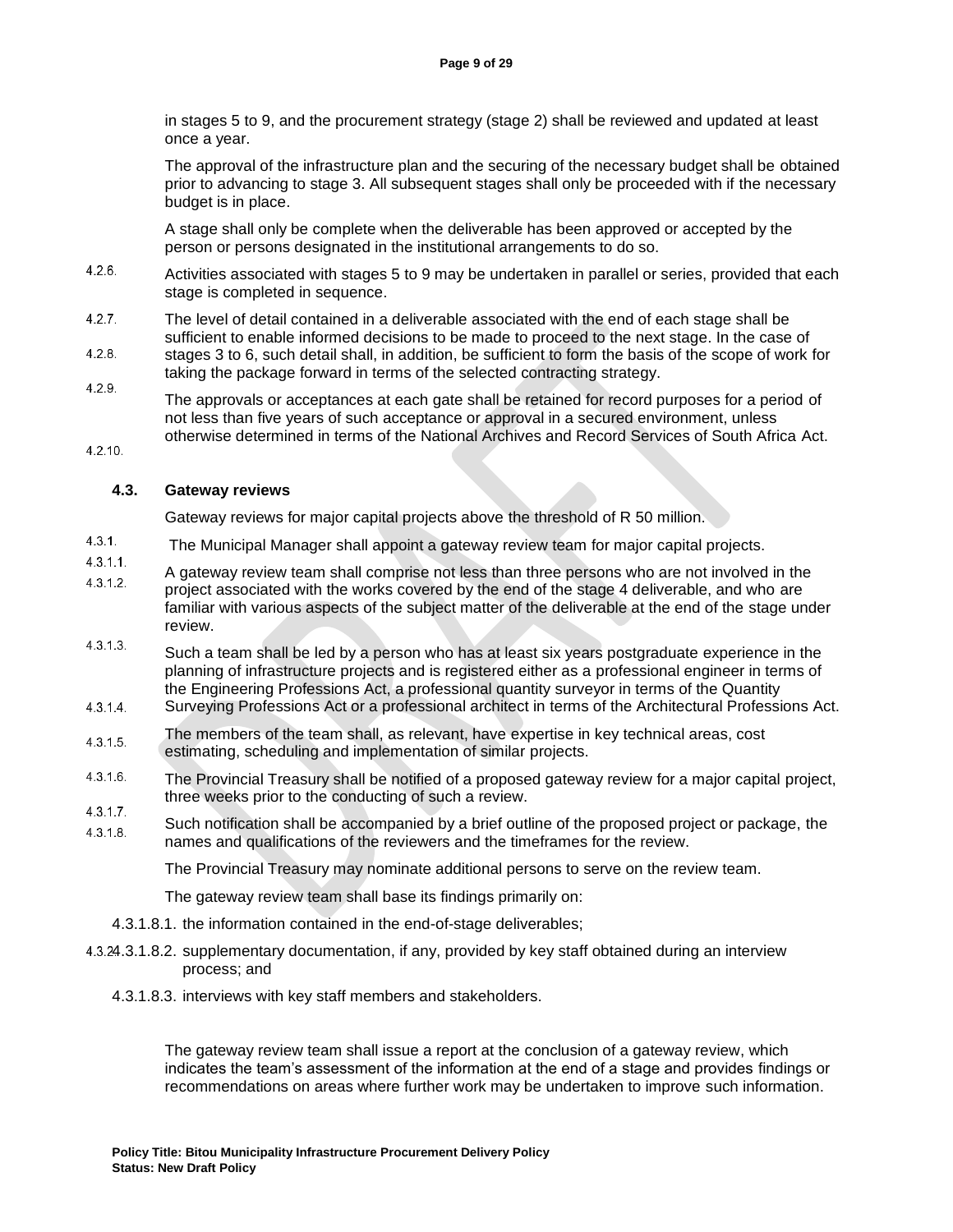**Table 1: Stages, end-of-stage deliverables and responsibilities for approving or accepting end-ofstage deliverables in the control framework for the management of infrastructure delivery**

| <b>No</b> | <b>Name of Stage</b>        | <b>End-of-Stage</b><br><b>Deliverable (Output)</b>                                                                                                                                                                                                                                          | <b>Key Person to</b><br><b>Review and</b><br>Accept<br><b>Deliverable</b> | <b>Key Person to</b><br><b>Approve</b><br><b>Deliverable</b> | Project<br>Value |
|-----------|-----------------------------|---------------------------------------------------------------------------------------------------------------------------------------------------------------------------------------------------------------------------------------------------------------------------------------------|---------------------------------------------------------------------------|--------------------------------------------------------------|------------------|
|           | <b>0</b> Project initiation | <b>Initiation Report</b><br>which outlines the high-<br>level business case<br>together with the<br>estimated project cost<br>and proposed schedule<br>for a single project or a<br>group of projects having a<br>similar high-level scope                                                  | Relevant<br>Project<br>Manager                                            | N/A                                                          | All              |
|           | 1 Infrastructure planning   | Infrastructure Plan<br>which identifies and<br>prioritises projects and<br>packages against a<br>forecasted budget over a<br>period of at least five<br>vears                                                                                                                               | Manager:<br>Projects (PMU)                                                | HOD:<br>Engineering<br><b>Services</b>                       | All              |
|           | 2 Strategic resourcing      | <b>Procurement Strategy</b><br>A delivery and/or<br>procurement strategy<br>which, for a portfolio of<br>projects, identifies the<br>delivery strategy in<br>respect of each project or<br>package and, where<br>needs are met through<br>own procurement system,<br>a procurement strategy | Relevant<br>Project<br>Manager                                            | HOD:<br>Engineering<br>Services                              |                  |
| 3         | Pre-feasibility             | <b>Pre-feasibility Report</b><br>which determines whether Manager<br>or not it is worthwhile to<br>proceed to the feasibility<br>stage                                                                                                                                                      | Relevant<br>Proiect                                                       | HOD:<br>Engineering<br>Services                              | >R20m            |
|           | Preparation and briefing    | <b>Service Level</b><br><b>Agreement</b><br>A strategic brief which<br>defines project objectives,<br>needs, acceptance<br>criteria and client priorities<br>and aspirations, and                                                                                                           | Relevant<br>Project<br>Manager                                            | HOD:<br>Engineering<br><b>Services</b>                       | All              |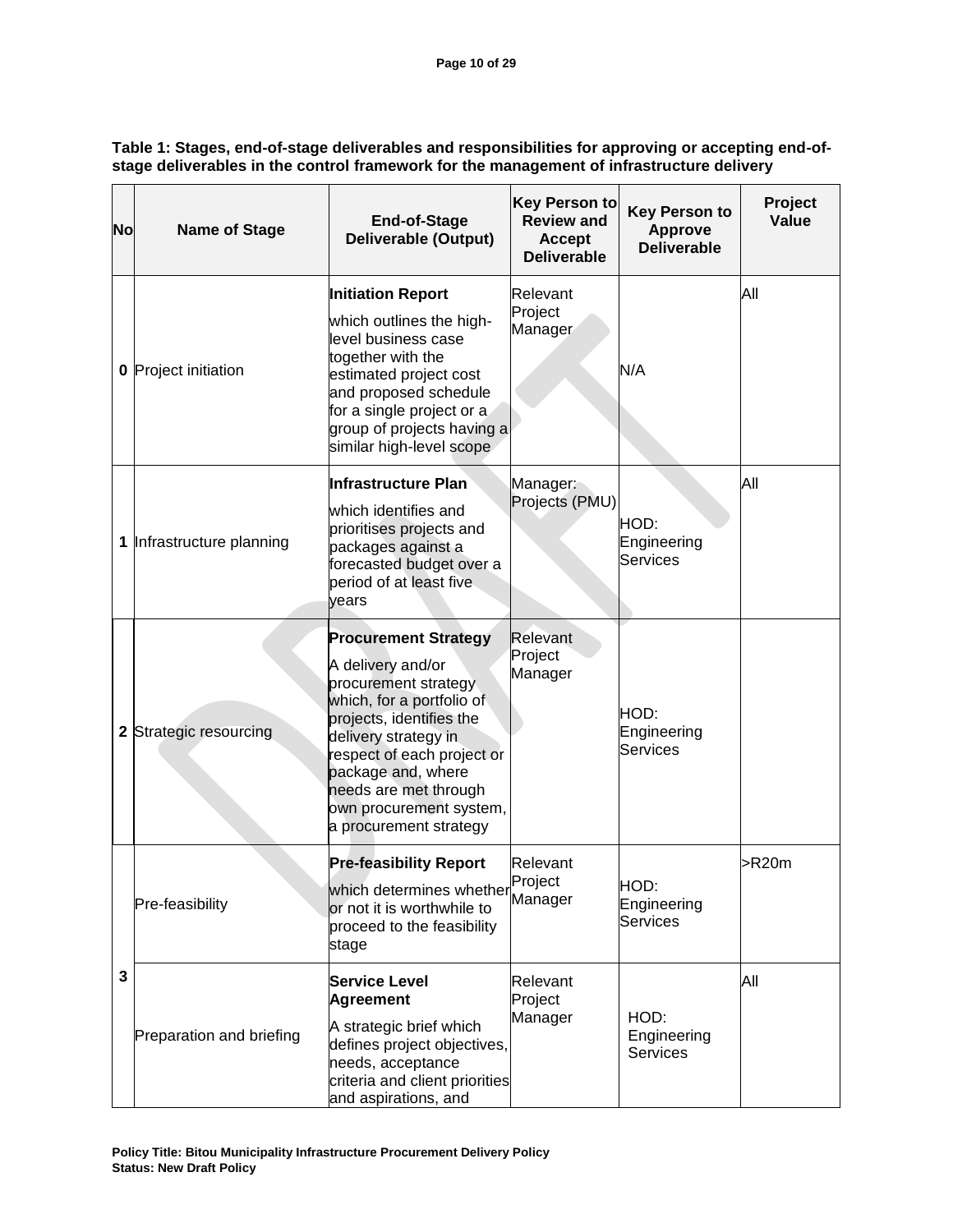| Nol                     | <b>Name of Stage</b>                                        | <b>End-of-Stage</b><br><b>Deliverable (Output)</b>                                                                                                                                                                                                                                                                                                                                                                        | <b>Key Person to</b><br><b>Review and</b><br><b>Accept</b><br><b>Deliverable</b> | <b>Key Person to</b><br><b>Approve</b><br><b>Deliverable</b> | Project<br>Value |
|-------------------------|-------------------------------------------------------------|---------------------------------------------------------------------------------------------------------------------------------------------------------------------------------------------------------------------------------------------------------------------------------------------------------------------------------------------------------------------------------------------------------------------------|----------------------------------------------------------------------------------|--------------------------------------------------------------|------------------|
|                         |                                                             | which sets out the basis<br>for the development of the<br>concept report for one or<br>more packages                                                                                                                                                                                                                                                                                                                      |                                                                                  |                                                              |                  |
|                         | Feasibility                                                 | <b>Feasibility Report</b><br>which presents sufficient<br>information to determine<br>whether or not the project<br>should be implemented                                                                                                                                                                                                                                                                                 | Relevant<br>Project<br>Manager                                                   | N/A                                                          | >R2m             |
| $\overline{\mathbf{4}}$ | Concept and viability                                       | <b>Inception Report</b><br>A concept report which<br>establishes the detailed<br>brief, scope, scale, form<br>and control budget, and<br>sets out the integrated<br>concept for one or more<br>packages                                                                                                                                                                                                                   | Relevant<br>Project<br>Manager                                                   | N/A                                                          | >R2m             |
|                         | 5 Design development                                        | <b>Design Report</b><br>A design development<br>report which develops in<br>detail the approved<br>concept to finalise the<br>design and definition<br>criteria, sets out the<br>integrated developed<br>design, and contains the<br>cost plan and schedule<br>for one or more packages                                                                                                                                   | Relevant<br>Project<br>Manager                                                   | N/A                                                          |                  |
| 6                       | 6A<br>Design<br>Production<br>documentation<br>linformation | <b>Tender Document</b><br><b>Production information</b><br>which provides the<br>detailing, performance<br>definition, specification,<br>sizing and positioning of<br>all systems and<br>components enabling<br>either construction (where<br>the constructor is able to<br>build directly from the<br>information prepared) or<br>the production of<br>manufacturing and<br>installation information for<br>construction | Relevant<br>Project<br>Manager                                                   | <b>Bid Specification</b><br>Committee                        | All              |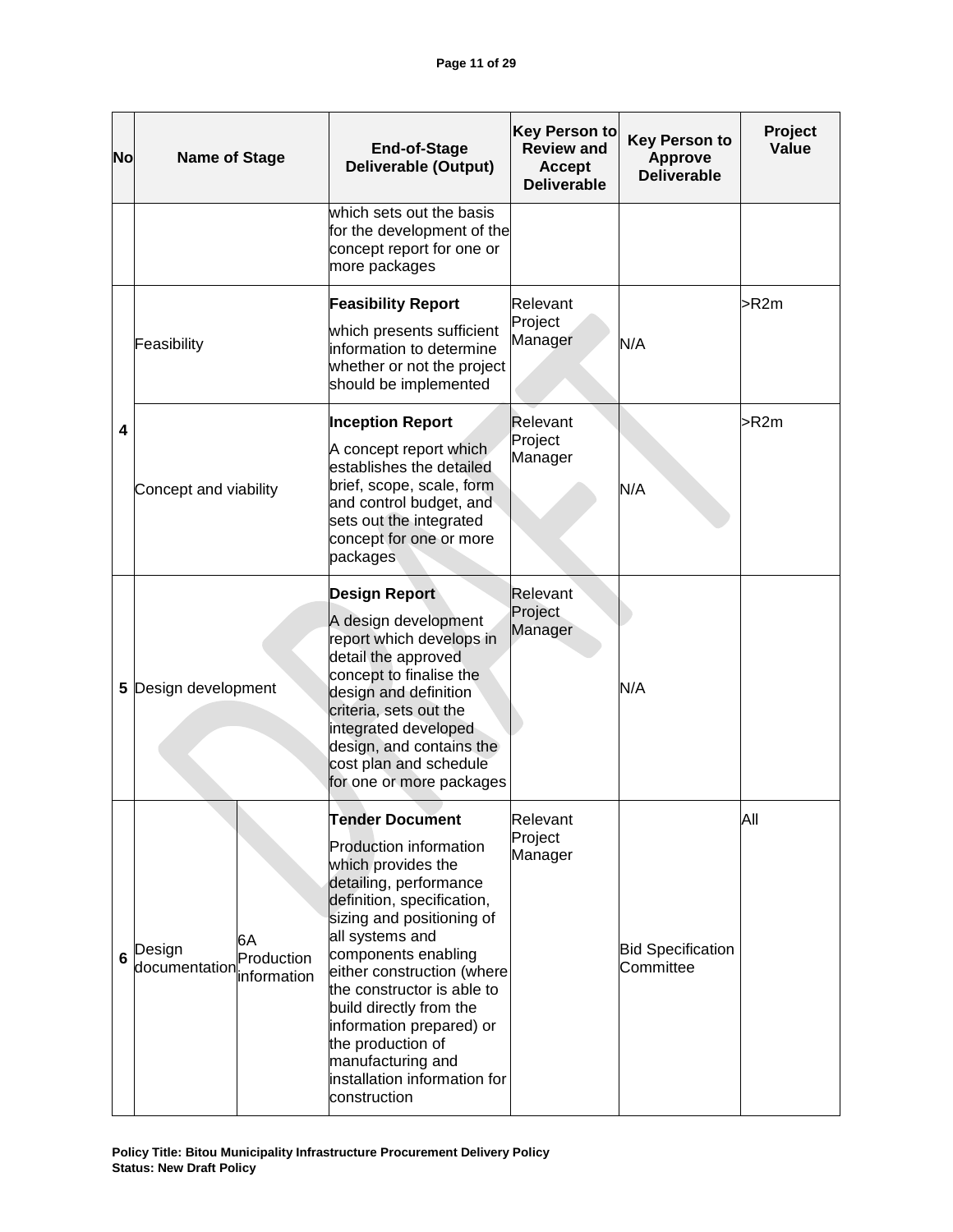| <b>No</b> | <b>Name of Stage</b> |                                                           | End-of-Stage<br><b>Deliverable (Output)</b>                                                                                                                                                                                                                                                              | <b>Key Person to</b><br><b>Review and</b><br><b>Accept</b><br><b>Deliverable</b>   | <b>Key Person to</b><br><b>Approve</b><br><b>Deliverable</b>           | Project<br>Value |
|-----------|----------------------|-----------------------------------------------------------|----------------------------------------------------------------------------------------------------------------------------------------------------------------------------------------------------------------------------------------------------------------------------------------------------------|------------------------------------------------------------------------------------|------------------------------------------------------------------------|------------------|
|           |                      | 6B<br>fabrication<br>land<br>construction<br>linformation | <b>Working Drawings</b><br>Manufacture, fabrication<br>and construction<br>information produced by<br>Manufacture, or on behalf of the<br>constructor, based on the<br>broduction information<br>provided for a package<br>which enables<br>manufacture, fabrication<br>or construction to take<br>place | Relevant<br>Project<br>Manager                                                     | N/A                                                                    | All              |
|           | 7 Works              |                                                           | <b>Practical Completion</b><br>Certificate<br>Completed works which<br>are capable of being<br>occupied or used                                                                                                                                                                                          | Relevant<br>Project<br>Manager<br>(when using<br>external<br>service<br>providers) | <b>Relevant Project</b><br>Manager (when<br>using internal<br>process) | All              |
|           | 8 Handover           |                                                           | <b>Completion Certificate</b><br>and Record Drawings<br>Works which have been<br>taken over by the user or<br>owner complete with<br>record information                                                                                                                                                  | Relevant<br>Project<br>Manager<br>(when using<br>external<br>service<br>providers) | The owner or<br>end user accepts<br>liability for the<br>works         | All              |
|           | 9 Package completion |                                                           | <b>Final Approval</b><br>Certificate, Final<br>Payment Certificate and Services (when<br><b>Close-out Report</b><br>Works with notified<br>defects corrected, final<br>account settled and the<br>close out report issued                                                                                | HOD:<br>Engineering<br>using external<br>service<br>providers)                     | N/A                                                                    | All              |

5.

#### **Control framework for infrastructure procurement**

- **5.1.** The responsibilities for taking the key actions associated with the formation and conclusion of contracts including framework agreements above the quotation threshold of R200 000 shall be as stated in Table 2.
- **5.2.** The responsibilities for taking the key actions associated with the quotation procedure and the negotiation procedure where the value of the contract is less than the threshold set for the quotation procedure, of R200 000, shall be as follows: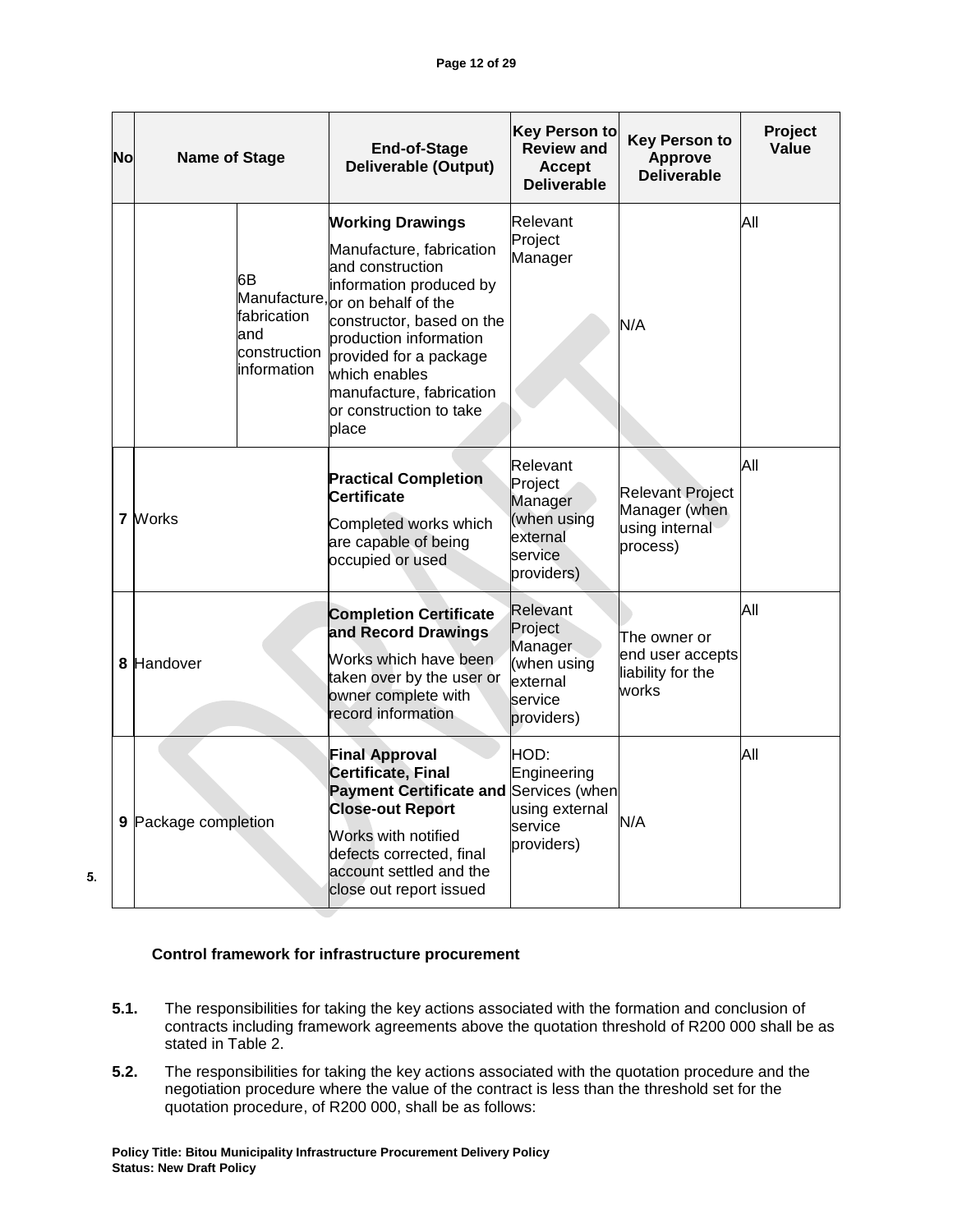- a) The Bid Specification Committee or the Manager: SCM shall grant approval for the issuing of the procurement documents, based on the contents of a documentation review report developed in accordance with the provisions of the standard;
- b) The delegated Head of Department may award the contract if satisfied with the recommendations contained in the evaluation report prepared in accordance with the provisions of the standard.
- **5.3.** The responsibilities for taking the key actions associated with the issuing of an order in terms of a framework agreement shall be as stated in Table 3.

#### **Infrastructure delivery management requirements**

#### **6.1. Institutional arrangements**

#### 6. **Committee system for procurement**

#### **General**

- 6.1.16.1.1.1.1. A committee system comprising the Bid Specification Committee, Bid Evaluation Committee and Bid Adjudication Committee shall be applied to all procurement procedures where the  $6.1.1.1.$ estimated value of the procurement exceeds the financial threshold for quotations and to the putting in place of framework agreements projected to cost in excess of R200 000.
	- 6.1.1.1.2. The Accounting Officer may consider applying the requirements of the committee system to a lower threshold.
	- 6.1.1.1.3. The Bid Evaluation Committee, shall, where competition for the issuing of an order amongst framework contractors takes place and the value of the order exceeds the financial threshold for quotations, evaluate the quotations received.
	- 6.1.1.1.4. The persons appoint in writing as technical advisors and subject matter experts may attend any committee meeting.
	- 6.1.1.1.5. No person who is a political officer bearer, a public office bearer including any Councillor of a municipality, a political advisor or a person appointed in terms of Section 12A of the Public Service Act of 1994 or who has a conflict of interest shall be appointed to a Bid Specification, Bid Evaluation or Bid Adjudication Committee.
	- 6.1.1.1.6. Committee decisions shall as far as possible be based on the consensus principle i.e. the general agreement characterised by the lack of sustained opposition to substantial issues. Committees shall record their decisions in writing. Such decisions shall be kept in a secured environment for a period of not less than five years after the completion or cancellation of the contract unless otherwise determined in terms of the National Archives and Record Services Act of 1996.
	- 6.1.1.1.7. Committees may make decisions at meetings or, subject to the committee chairperson's approval, on the basis of responses to documents circulated to committee members provided that not less than sixty percent of the members are present or respond to the request for
- $6.1.1.2.$ responses. Where the committee chairperson is absent from the meeting, the members of the committee who are present shall elect a chairperson from one of them to preside at the meeting.

#### **Bid Specification Committee**

- 6.1.1.2.1. The Municipal Manager shall appoint in writing:
	- (a) the persons to review the procurement documents and to develop a procurement documentation review report; and
	- (b) the members of the Bid Specification Committee.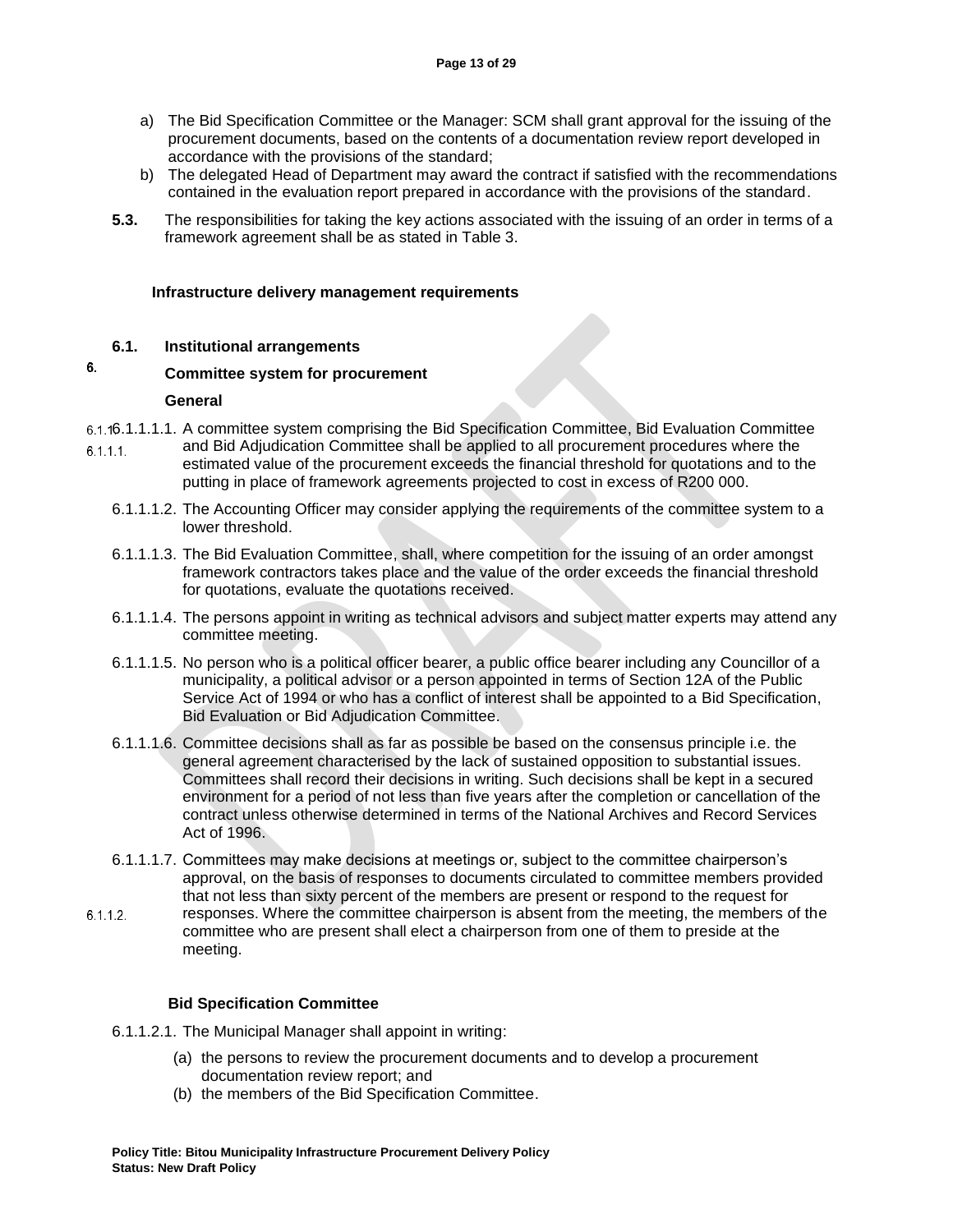- 6.1.1.2.2. The approval of procurement documents at Procurement Gate 3 or Framework Agreement Gate 2 shall be based on the contents of a procurement documentation review report.
- 6.1.1.2.3. Where the procurement relates to the provision of new infrastructure or the rehabilitation, refurbishment or alteration of existing infrastructure, such a report shall be prepared by one or more persons who participated in the review and who are registered as:
	- (a) professional architect or professional senior architectural technologist in terms of the Architectural Profession Act or a professional landscape architect or a professional landscape technologist in terms of the Landscape Architectural Profession;
	- (b) a professional engineer or professional engineering technologist in terms of the Engineering Profession Act; or
	- (c) a professional quantity surveyor in terms of the Quantity Surveying Professions Act.
- 6.1.1.2.4. The Bid Specification Committee shall comprise two or more persons.
- 6.1.1.2.5. The chairperson shall be an employee of the Bitou Municipality with requisite skills.
- 6.1.1.2.6. Other members shall, where relevant, include a representative of the end user or the department requiring infrastructure delivery.
- 6.1.1.2.7. No member of, or technical adviser or subject matter expert who participates in the work of the any of the procurement committees or a family member or associate of such a member, may tender for any work associated with the tender which is considered by these committees.

#### **Table 2: Procurement activities and gates associated with the formation and conclusion of contracts above the quotation threshold**

| <b>Activity</b> |                                     |         | <b>Sub-Activity</b><br>(see Table 3 of the standard)                                                                                                                                     | <b>Key action</b>                                                                                                                                                         | Person assigned<br>responsibility to<br>perform key action |
|-----------------|-------------------------------------|---------|------------------------------------------------------------------------------------------------------------------------------------------------------------------------------------------|---------------------------------------------------------------------------------------------------------------------------------------------------------------------------|------------------------------------------------------------|
|                 | Establish what is to be<br>procured | 1.3 PG1 | Obtain permission to start with the<br>procurement process                                                                                                                               | Make a decision to proceed / not<br>to proceed with the procurement<br>based on the broad scope of<br>work and the financial estimates.                                   | <b>Project Manager</b>                                     |
|                 | Decide on procurement<br>strategy   |         | Obtain approval for procurement<br>strategies that are to be adopted<br>2.5 PG2 including specific approvals to<br>approach a confined market or the<br>use of the negotiation procedure | Confirm selection of strategies so <b>p</b> roject Manager<br>that tender offers can be solicited                                                                         |                                                            |
| З               | Solicit tender offers               | 3.2 PG3 | Obtain approval for procurement<br>documents                                                                                                                                             | Grant approval for the issuing of<br>the procurement documents                                                                                                            | <b>Bid Specification</b><br>Committee                      |
|                 |                                     |         | 3.3 PG4 Confirm that budgets are in place                                                                                                                                                | Confirm that finance is available<br>for the procurement to take place Committee                                                                                          | <b>Bid Specification</b>                                   |
| 4               | Evaluate tender offers              | 4.2 PG5 | Obtain authorisation to proceed with Review evaluation report, ratify<br>next phase of tender process in the<br>qualified, proposal or competitive<br>negotiations procedure             | recommendations and authorise<br>progression to the next stage of<br>the tender process                                                                                   | <b>Bid Evaluation</b><br>Committee                         |
|                 |                                     |         | Confirm recommendations<br>4.7 PG6 contained in the tender evaluation<br>report                                                                                                          | Review recommendations of the<br><b>Bid Evaluation Committee and</b><br>refer back to Bid Evaluation<br>Committee for reconsideration or<br>make recommendation for award | <b>Bid Adjudication</b><br>Committee                       |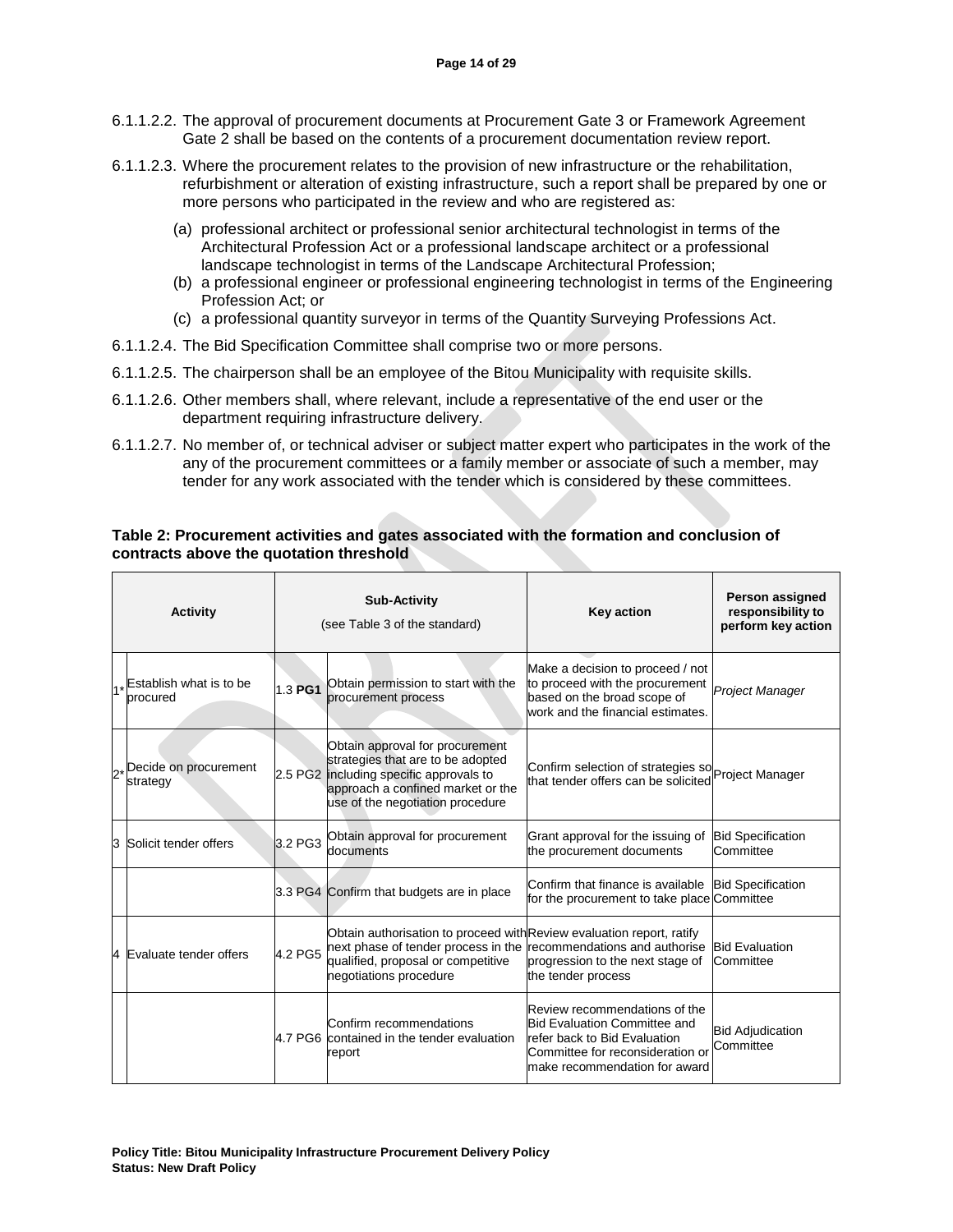|   | <b>Activity</b>                                                     | <b>Sub-Activity</b><br>(see Table 3 of the standard) |                                                                                                                                                                                                                                                                                                     | <b>Key action</b>                                                                                                | Person assigned<br>responsibility to<br>perform key action      |
|---|---------------------------------------------------------------------|------------------------------------------------------|-----------------------------------------------------------------------------------------------------------------------------------------------------------------------------------------------------------------------------------------------------------------------------------------------------|------------------------------------------------------------------------------------------------------------------|-----------------------------------------------------------------|
| 5 | Award contract                                                      |                                                      | 5.3 PG7 Award contract                                                                                                                                                                                                                                                                              | Formally accept the tender offer<br>in writing and issue the<br>contractor with a signed copy of<br>the contract | <b>Bid Adjudication</b><br>Committee or<br>Municipal Manager    |
|   |                                                                     | 5.5 GF1                                              | Upload data in financial<br>management and payment system                                                                                                                                                                                                                                           | Verify data and upload<br>contractor's particulars and data<br>associated with the contract or<br>order          | <b>SCM</b>                                                      |
|   |                                                                     | 6.4<br>PG8A                                          | Obtain approval to waive penalties<br>or low performance damages.                                                                                                                                                                                                                                   | Approve waiver of penalties or<br>low performance damages                                                        | <b>HOD: Engineering</b><br>Services                             |
|   |                                                                     | 6.5<br>PG8B                                          | Obtain approval to notify and refer alof a dispute to an adjudicator or<br>dispute to an adjudicator                                                                                                                                                                                                | Grant permission for the referral<br>for final settlement to an<br>arbitrator or court of law                    | Municipal Manager                                               |
|   | Administer contracts and<br>confirm compliance<br>6<br>requirements | 6.6<br>PG8C                                          | Obtain approval to increase the<br>total of prices, including<br>contingencies and price adjustment<br>for inflation, or the time for<br>completion at the award of a<br>contract or the issuing of an order<br>up to a specified percentage <sup>21</sup>                                          | Approve amount of time and cost HOD: Engineering<br>overruns up to the threshold                                 | Services                                                        |
|   |                                                                     | 6.7<br>PG8D                                          | Obtain approval to exceed the total<br>of prices, including contingencies<br>and price adjustment for inflation, or<br>and price adjustment for inflation, or<br>and price adjustment for inflation, or<br>a contract or the issuing of an order<br>by up to or exceeding a specified<br>percentage | overruns above a the threshold                                                                                   | Municipal Manager<br>Council to note for<br>value exceeding 20% |
|   |                                                                     | 6.8<br>PG8E                                          | Obtain approval to cancel or<br>terminate a contract                                                                                                                                                                                                                                                | Approve amount                                                                                                   | Municipal Manager                                               |
|   |                                                                     | 6.9<br>PG8F                                          | Obtain approval to amend a<br>contract                                                                                                                                                                                                                                                              | Approve proposed amendment<br>to contract                                                                        | <b>HOD: Engineering</b><br>Services                             |

 $6.1.13$ 

#### **Bid Evaluation Committee**

- 6.1.1.3.1. The Municipal Manager shall appoint in writing:
	- a) the members of the Bid Evaluation Committee to prepare the procurement evaluation and, where applicable, the quality evaluations.
- 6.1.1.3.2. The Bid Evaluation Committee shall comprise not less than three people. The chairperson shall be an employee of the Bitou Municipality with requisite skills. Other members shall include a supply chain management practitioner and, where relevant, include an official from the department requiring infrastructure delivery.
- 6.1.1.3.3. The evaluation report shall be prepared by one or more persons who are conversant with the nature and subject matter of the procurement documents or the framework contract, and who are registered as:
	- a) a professional architect or professional senior architectural technologist in terms of the Architectural Profession Act;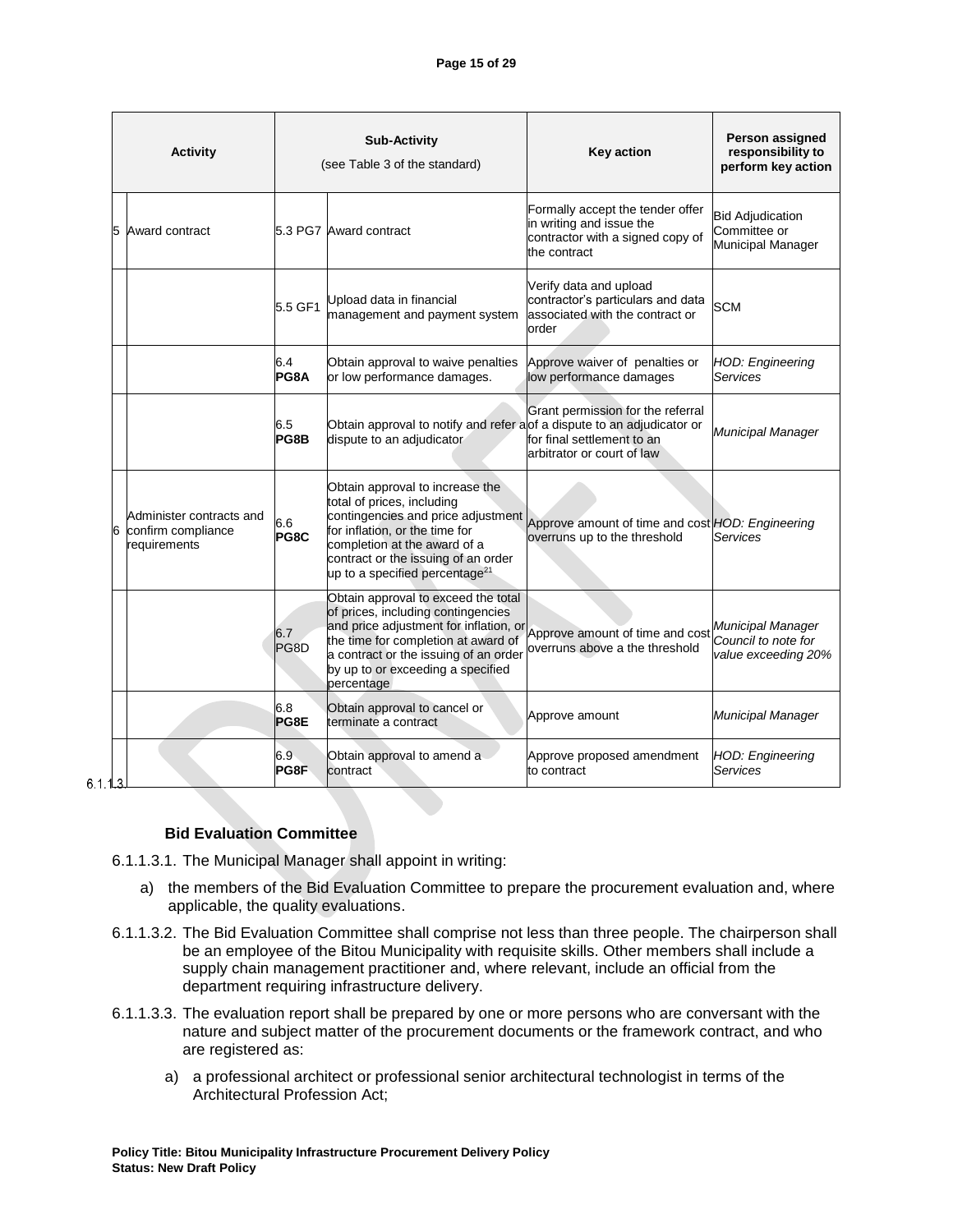- b) a professional engineer or professional engineering technologist in terms of the Engineering Profession Act;
- c) a professional landscape architect or a professional landscape technologist in terms of the Landscape Architectural Profession;
- d) a professional project manager or a professional construction manager in terms of the Project and Construction Management Professions Act; or a professional quantity surveyor in terms of the Quantity Surveying Profession Act.
- 6.1.1.3.4. The Bid Evaluation Committee shall review the evaluation reports and as a minimum verify the following in respect of the recommended tenderer:
	- a) the capability and capacity of a tenderer to perform the contract;
	- b) the tenderer's tax and municipal rates and taxes compliance status;
	- c) confirm that the tenderer's municipal rates and taxes and municipal service charges are not in arrears;
	- d) the Compulsory Declaration has been completed; and
	- e) the tenderer is not listed in the National Treasury's Register for Tender Defaulters or the List of Restricted Suppliers.
- 6.1.1.3.5. No tender submitted by a member of, or technical adviser or subject matter expert who participates in the work of the Bid Specification Committee or a family member or associate of such a member, may be considered by the Bid Evaluation Committee.
- 6.1.1.3.6. The chairperson of the Bid Evaluation Committee shall promptly notify the Municipal Manager of any respondent or tenderer who is disqualified for having engaged in fraudulent or corrupt practices during the tender process.

#### **Bid Adjudication Committee**  $6.1.1.4.$

- 6.1.1.4.1. The Bid Adjudication Committee must consist of at least four senior managers of the municipality which must include –
	- a) the Chief Financial Officer or, if the Chief Financial Officer is not available, another manager in the budget and treasury office reporting directly to the Chief Financial Officer and designated by the Chief Financial Officer; and
	- b) at least one senior supply chain management practitioner who is an official of the municipality; and
	- c) a technical expert in the relevant field who is an official, if such an expert exists.
- 6.1.1.4.2. The Accounting Officer must appoint the chairperson of the committee. If the chairperson is absent from a meeting, the members of the committee who are present must elect one of them to preside at the meeting.
- 6.1.1.4.3. No member of the Bid Evaluation Committee may serve on the Bid Adjudication Committee. A member of a Bid Evaluation Committee may, however, participate in the deliberations of a Bid Adjudication Committee as a technical advisor or a subject matter expert.
- 6.1.1.4.4. The Bid Adjudication Committee shall:
	- a) consider the report and recommendations of the Bid Evaluation Committee and:
		- 1) verify that the procurement process which was followed complies with the provisions of this document;
		- 2) confirm that the report is complete and addresses all considerations necessary to make a recommendation;
		- 3) confirm the validity and reasonableness of reasons provided for the elimination of tenderers; and
		- 4) consider commercial risks and identify any risks that have been overlooked or fall outside of the scope of the report which warrant investigation prior to taking a final decision; and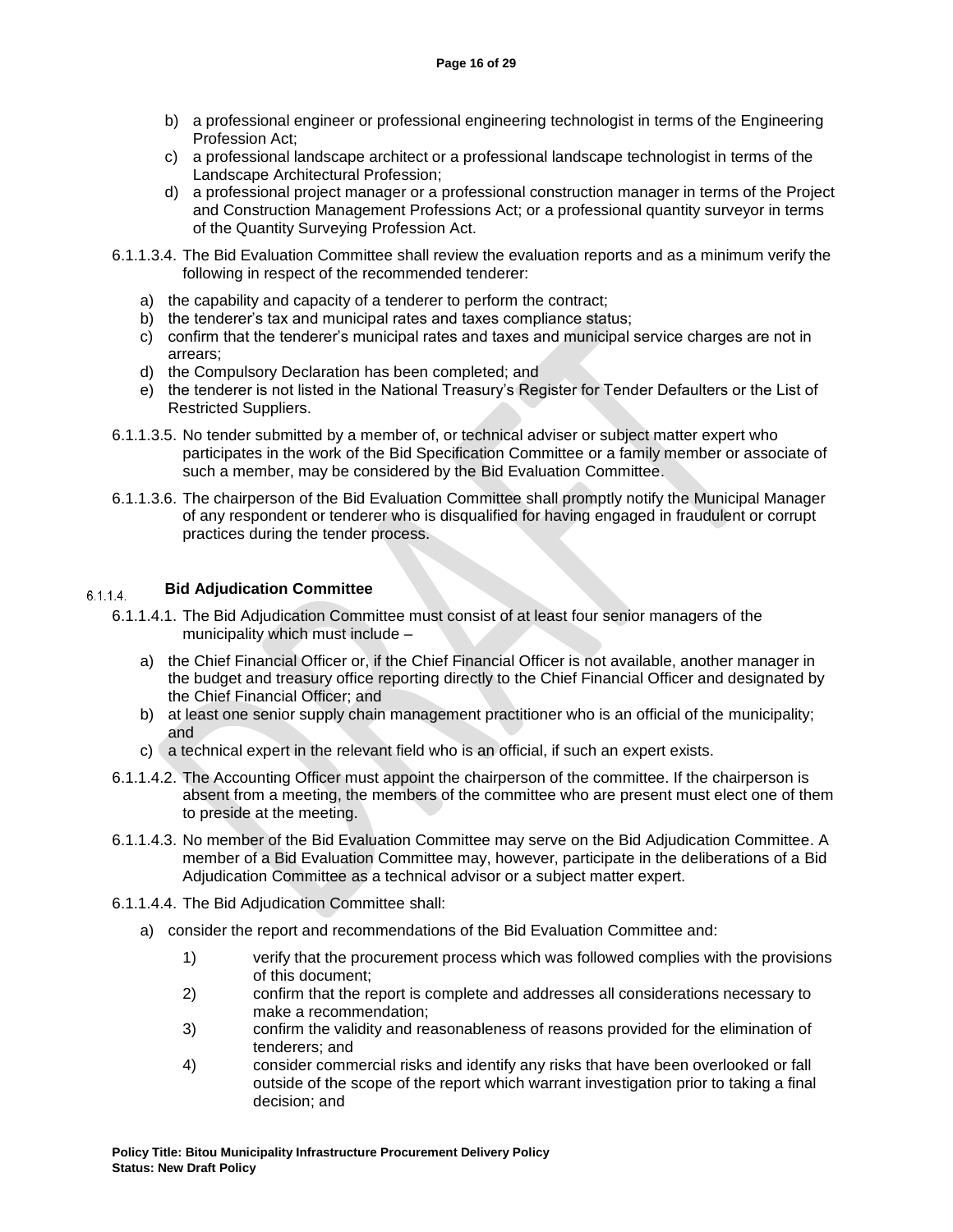- 5) refer the report back to the Bid Evaluation Committee for their reconsideration or make a recommendation to the authorised person on the award of a tender, with or without conditions, together with reasons for such recommendation;
- 6) or alternatively make a recommendation to the Municipal Manager to award if the value exceeds R10 million.
- 6.1.1.4.5. The Bid Adjudication Committee shall consider proposals regarding the cancellation, amendment, extension or transfer of contracts that have been awarded and make a recommendation to the authorised person on the course of action, which should be taken.
- 6.1.1.4.6. The Bid Adjudication Committee shall consider the merits of an unsolicited offer and make a recommendation to the Municipal Manager.
- 6.1.1.4.7. The Bid Adjudication Committee shall report to the Municipal Manager any recommendation made to award a contract to a tenderer other than the tenderer recommended by the Bid Evaluation Committee, giving reasons for making such a recommendation.
- 6.1.1.4.8. The Bid Adjudication Committee shall not make a recommendation for an award of a contract or order if the recommended tenderer or framework contractor has:
	- a) made a misrepresentation or submitted false documents in competing for the contract or order; or
	- b) been convicted of a corrupt or fraudulent act in competing for any contract during the past five years.
- 6.1.1.4.9. The Bid Adjudication Committee may on justifiable grounds and after following due process, disregard the submission of any tenderer if that tenderer or any of its directors, members or trustees or partners has abused the delivery management system or has committed fraud, corruption or any other improper Conduct in relation to such system. The National Treasury and the Provincial Treasury shall be informed where such tenderers are disregarded.

#### $6.1.2.$ **Actions of an authorised person relating to the award of a contract or an order**

#### $6.1.2.1.$ **Award of a contract**

- 6.1.2.1.1. The Municipal Manager shall, if the value of the contract inclusive of VAT, is within his or her delegation, consider the report(s) and recommendations of the Bid Adjudication Committee and either:
	- a) award the contract after confirming that the report is complete and addresses all considerations necessary to make a recommendation and budgetary provisions are in place; or
	- b) decide not to proceed or to start afresh with the process.
- 6.1.2.1.2. The Municipal Manager shall immediately notify the Bid Adjudication if a tender other than the recommended tender is awarded, save where the recommendation is changed to rectify an irregularity. Such person shall, within 10 working days, notify in writing the Auditor-General, the
- $6.1.2.2.$ National Treasury and the Provincial Treasury, and, in the case of a municipal entity, also the parent municipality, of the reasons for deviating from such recommendation.

#### **Issuing of an order**

- 6.1.2.2.1. The Head of Department shall, if the value of an order issued in terms of a framework contract, is within his or her delegation, consider the recommendation of the Bid Evaluation Committee as relevant, and either:
	- a) authorise the issuing of an order; or
	- b) decide not to proceed or to start afresh with the process.
- 6.1.2.2.2. The person responsible for authorising an order shall, prior to authorising the issuing of an order: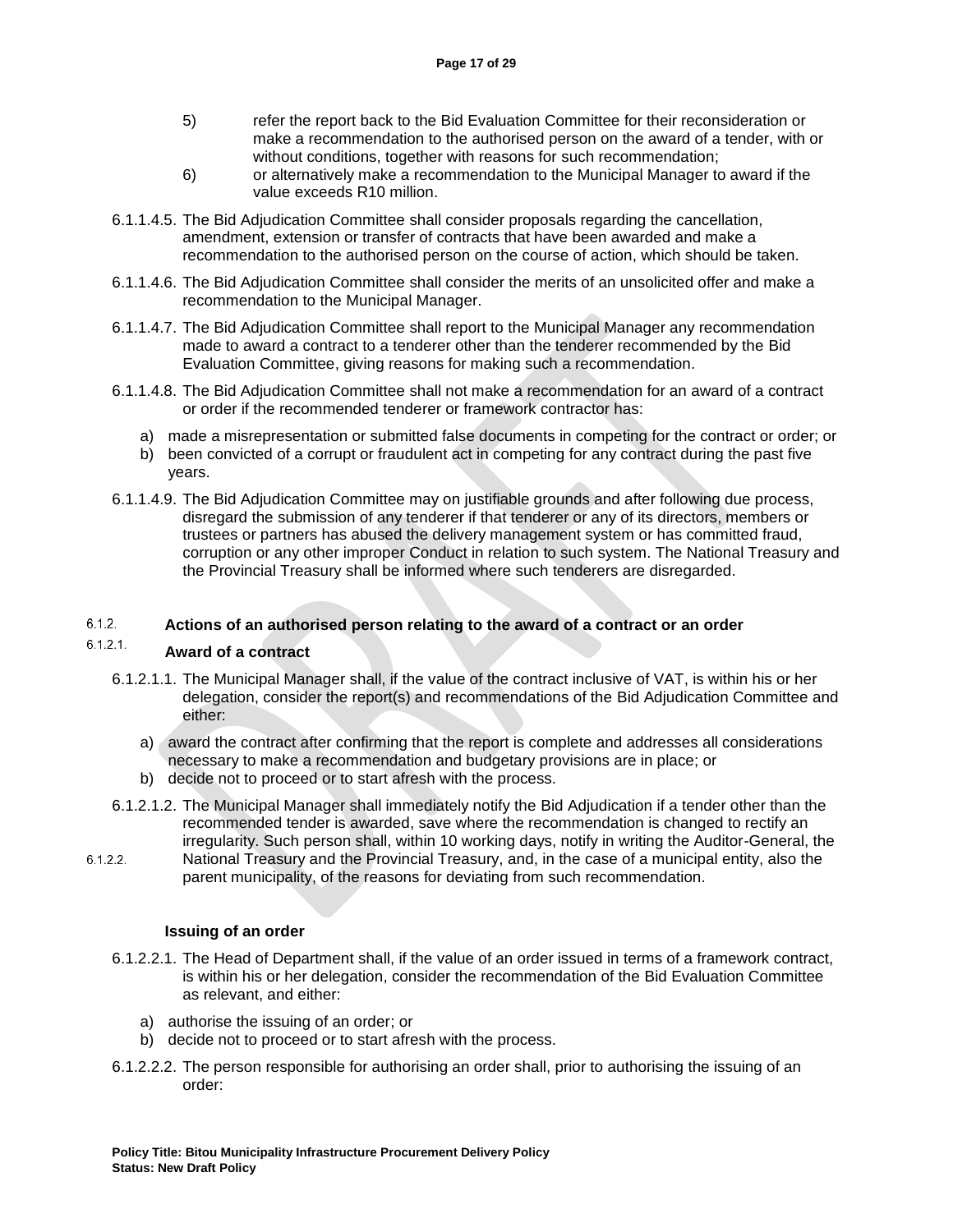- a) confirm that the required goods or services, or any combination thereof, are within the scope of work associated with the relevant framework contract; and
- b) consider the recommendations of the evaluation report where competition amongst framework contracts takes place or a significant proportion of the total of the prices is negotiated, based on the financial parameter contained in the framework contract, and either

### **Conduct of those engaged in infrastructure delivery**

### **General requirements**

- 6.1.3.1.1. All personnel and agents of the Bitou Municipality shall comply with the requirements of the CIDB Code of Conduct for all Parties engaged in Construction Procurement. They shall:  $6.1.3.$
- $6.1.3.1$ . a) behave equitably, honestly and transparently;
	- b) discharge duties and obligations timeously and with integrity;
	- c) comply with all applicable legislation and associated regulations;
	- d) satisfy all relevant requirements established in procurement documents;
	- e) avoid conflicts of interest; and
	- f) not maliciously or recklessly injure or attempt to injure the reputation of another party.
	- 6.1.3.1.2. All personnel and agents engaged in Bitou Municipality's infrastructure delivery management system shall:
		- a) not perform any duties to unlawfully gain any form of compensation, payment or gratification from any person for themselves or a family member or an associate;
		- b) perform their duties efficiently, effectively and with integrity and may not use their position for private gain or to improperly benefit another person;
		- c) strive to be familiar with and abide by all statutory and other instructions applicable to their duties;
		- d) furnish information in the course of their duties that is complete, true and fair and not intended to mislead;
		- e) ensure that resources are administered responsibly;
		- f) fair and impartial in the performance of their functions;
		- g) at no time afford any undue preferential treatment to any group or individual or unfairly discriminate against any group or individual;
		- h) not abuse the power vested in them;
		- i) not place themselves under any financial or other obligation to external individuals or firms that might seek to influence them in the performance of their duties;
		- j) assist the Bitou Municipality in combating corruption and fraud within the infrastructure procurement and delivery management system;
		- k) not disclose information obtained in connection with a project except when necessary to carry out assigned duties;
		- l) not make false or misleading entries in reports or accounting systems; and keep matters of a confidential nature in their possession confidential unless legislation, the performance of duty or the provision of the law require otherwise.
- $6.1.3.2.$ 
	- 6.1.3.1.3. An employee or agent may not amend or tamper with any submission, tender or contract in any manner whatsoever.

### **Conflicts of interest**

- 6.1.3.2.1. The employees and agents of the Bitou Municipality who are connected in any way to procurement and delivery management activities which are subject to this Policy, shall:
	- a) disclose in writing to the employee of the Bitou Municipality to whom they report, or to the person responsible for managing their contract, if they have, or a family member or associate has, any conflicts of interest; and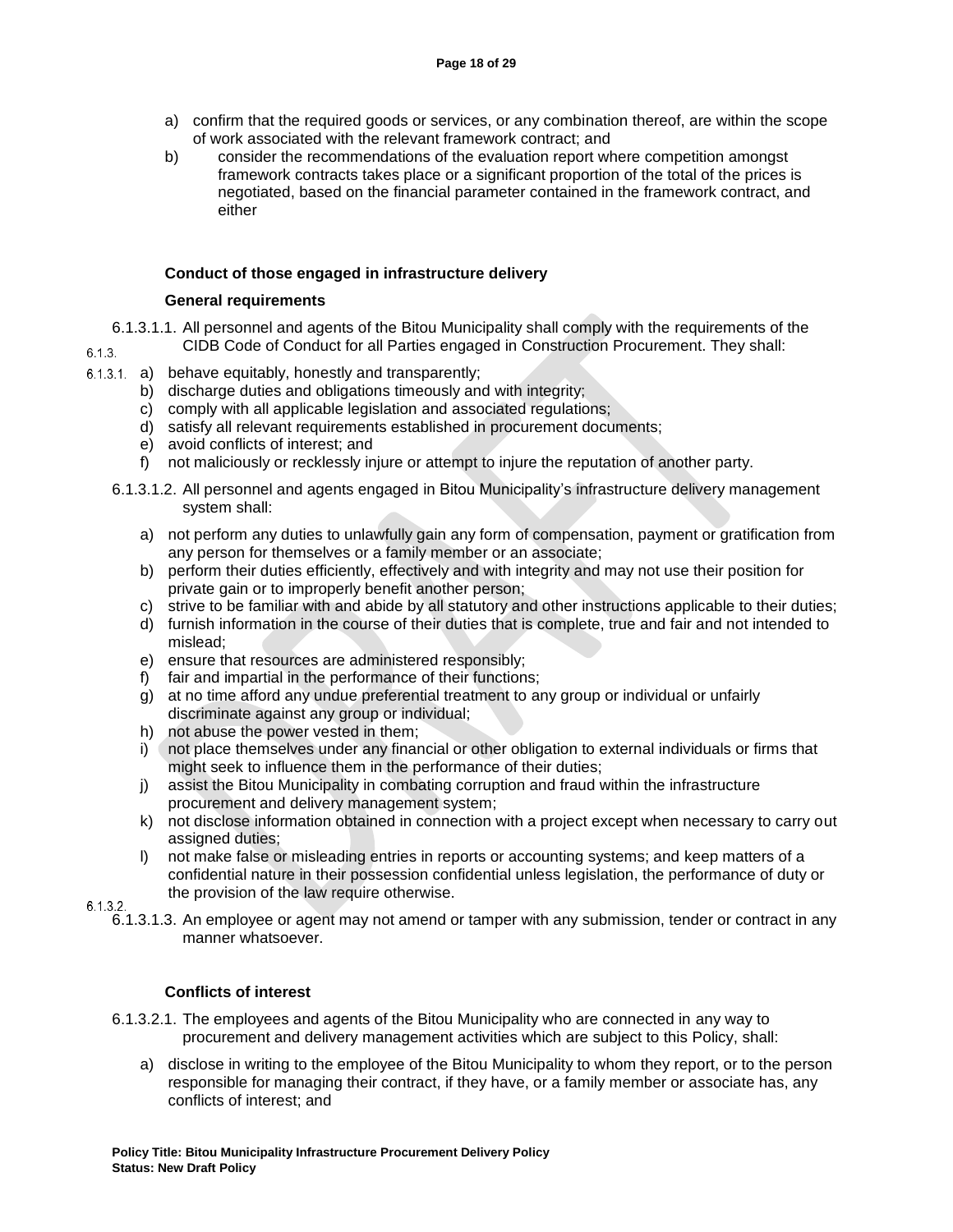- b) not participate in any activities that might lead to the disclosure of the Bitou Municipality proprietary information.
- 6.1.3.2.2. The employees and agents of the Bitou Municipality shall declare and address any perceived or known conflict of interest, indicating the nature of such conflict to whoever is responsible for overseeing the procurement process at the start of any deliberations relating to a procurement process or as soon as they become aware of such conflict, and abstain from any decisions where such conflict exists or recuse themselves from the procurement process, as appropriate.
- 6.1.3.2.3. Agents who prepare a part of a procurement document may in exceptional circumstances, where it is in the Bitou Municipality's interest to do so, submit a tender for work associated with such documents provided that:
	- a) the Bitou Municipality states in the tender data that such an agent is a potential tenderer;
	- b) all the information which was made available to, and the advice provided by that agent which is relevant to the tender, is equally made available to all potential tenderers upon request, if not already included in the scope of work; and
	- c) the Bid Specification Committee is satisfied that the procurement document is objective and unbiased having regard to the role and recommendations of that agent.

#### **Evaluation of submissions received from respondents and tenderers**

- $6.1.3631.3.3.1$ . The confidentiality of the outcome of the processes associated with the calling for expressions of interest, quotations or tenders shall be preserved. Those engaged in the evaluation process shall:
	- a) not have any conflict between their duties as an employee or an agent and their private interest;
	- b) may not be influenced by a gift or consideration (including acceptance of hospitality) to show favour or disfavour to any person;
	- c) deal with respondents and tenderers in an equitable and even-handed manner at all times; and
	- d) not use any confidential information obtained for personal gain and may not discuss with, or disclose to outsiders, prices which have been quoted or charged to the Bitou Municipality.
	- 6.1.3.3.2. The evaluation process shall be free of conflicts of interest and any perception of bias. Any connections between the employees and agents of the Bitou Municipality and a tenderer or respondent shall be disclosed and recorded in the tender evaluation report.
	- 6.1.3.3.3. the Bitou Municipality personnel and their agents shall immediately withdraw from participating in any manner whatsoever in a procurement process in which they, or any close family
- member, partner or associate, has any private or business interest.  $6.1.3.4.$

#### **Non-disclosure agreements**

6.1.3.4.1. Confidentiality agreements in the form of non-disclosure agreements shall, where appropriate, 6.1.3.5. be entered into with agents and potential contractors to protect the Bitou Municipality's confidential information and interests.

#### **Gratifications, hospitality and gifts**

- 6.1.3.5.1. The employees and agents of the Bitou Municipality shall not, directly or indirectly, accept or agree or offer to accept any gratification from any other person including a commission, whether for the benefit of themselves or for the benefit of another person, as an inducement to improperly influence in any way a procurement process, procedure or decision.
- 6.1.3.5.2. The employees and agents of the Bitou Municipality as well as their family members of associates shall not receive any of the following from any tenderer, respondent or contractor or any potential contractor: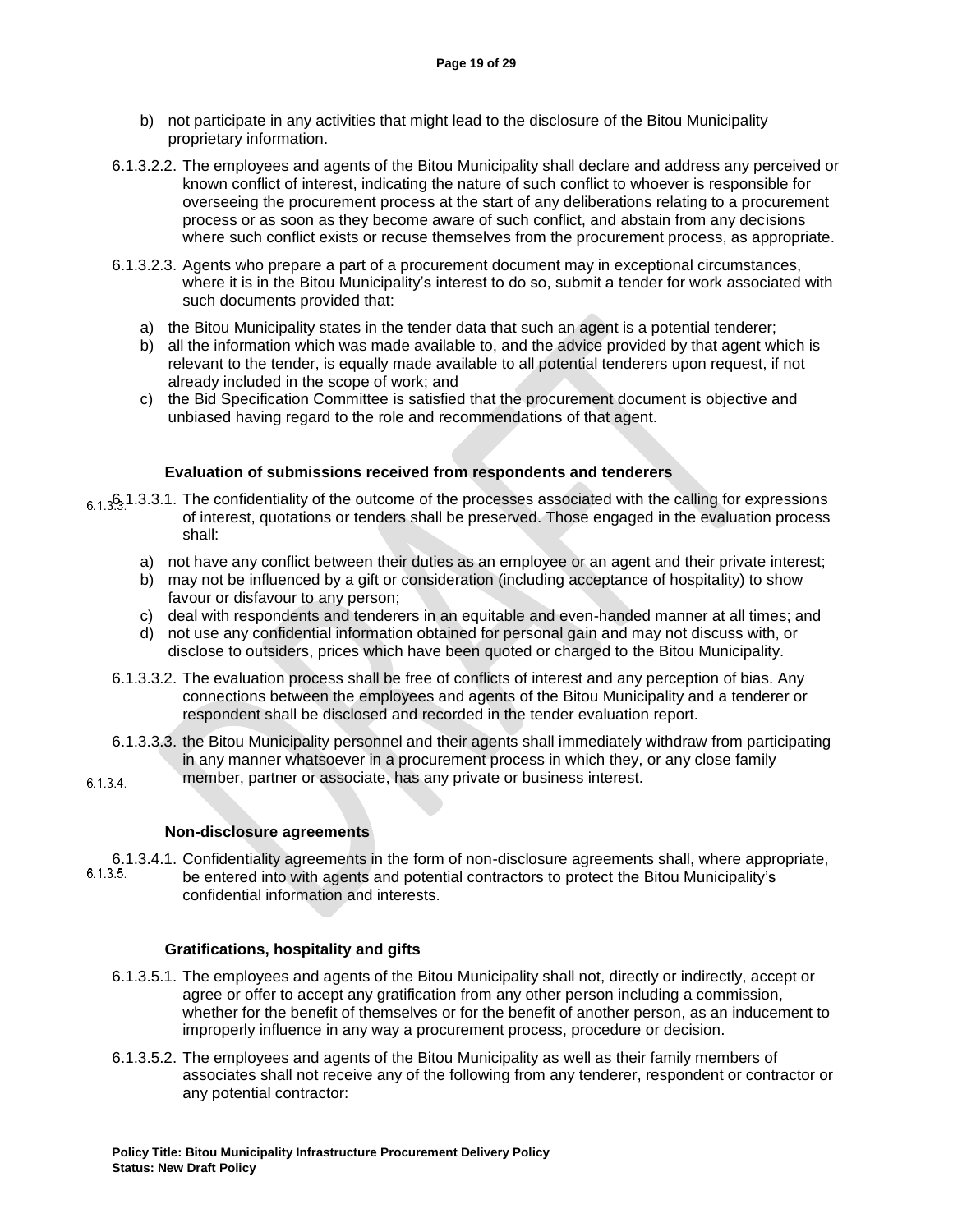- a) money, loans, equity, personal favours, benefits or services;
- b) overseas trips; or
- c) any gifts or hospitality irrespective of value from tenderers or respondents prior to the conclusion of the processes associated with a call for an expression of interest or a tender.
- 6.1.3.5.3. The employees and agents of the Bitou Municipality shall not purchase any items at artificially low prices from any tenderer, respondent or contractor or any potential contractor at artificially low prices which are not available to the public.
- 6.1.3.5.4. All employees and agents of the Bitou Municipality may for the purpose of fostering interpersonal business relations accept the following:
	- a) meals and entertainment, but excluding the cost of transport and accommodation;
	- b) promotional material of small intrinsic value such as pens, paper-knives, diaries, calendars, etc.;
	- c) incidental business hospitality such as business lunches or dinners, which the employee is prepared to reciprocate;
	- d) complimentary tickets to sports meetings and other public events, but excluding the cost of transport and accommodation, provided that such tickets are not of a recurrent nature.
- 6.1.3.5.5. Gifts listed in a) to d) or gifts in kind which have an intrinsic value greater than R350 may not be accepted.
- 6.1.3.5.6. Under no circumstances shall gifts be accepted from prospective contractors during the evaluation of calls for expressions of interest, quotations or tenders that could be perceived as undue and improper influence of such processes.
- 6.1.3.5.7. Employees and agents of the Bitou Municipality shall without delay report to the Municipal Manager any incidences of a respondent, tenderer or contractor who directly or indirectly offers a gratification to them or any other person to improperly influence in any way a procurement process, procedure or decision.

#### $6.1.3.6.$

### **Reporting of breaches**

6.1.3.6.1. Employees and agents of the Bitou Municipality shall promptly report to the Municipal Manager any alleged improper conduct which they may become aware of, including any alleged fraud or corruption.

### $6.1.4.$

 $6.1.4.1$ 

### **Measures to prevent abuse of the infrastructure delivery system**

The Municipal Manager shall investigate all allegations of corruption, improper conduct or failure to comply with the requirements of this Policy against an employee or an agent, a contractor or other role player and, where justified:

- a) take steps against an employee or role player and inform the National Treasury and the Provincial Treasury of those steps;
- b) report to the South African Police Service any conduct that may constitute a criminal offence;
- c) lodge complaints with the Construction Industry Development Board or any other relevant statutory Council where a breach of such Council's code of conduct or rules of conduct are considered to have been breached; cancel a contract if:
- 1) it comes to light that the contractor has made a misrepresentation, submitted falsified documents or has been convicted of a corrupt or fraudulent act in competing for a particular contract or during the execution of that contract; or
- 2) an employee or other role player committed any corrupt or fraudulent act during the tender process or during the execution of that contract.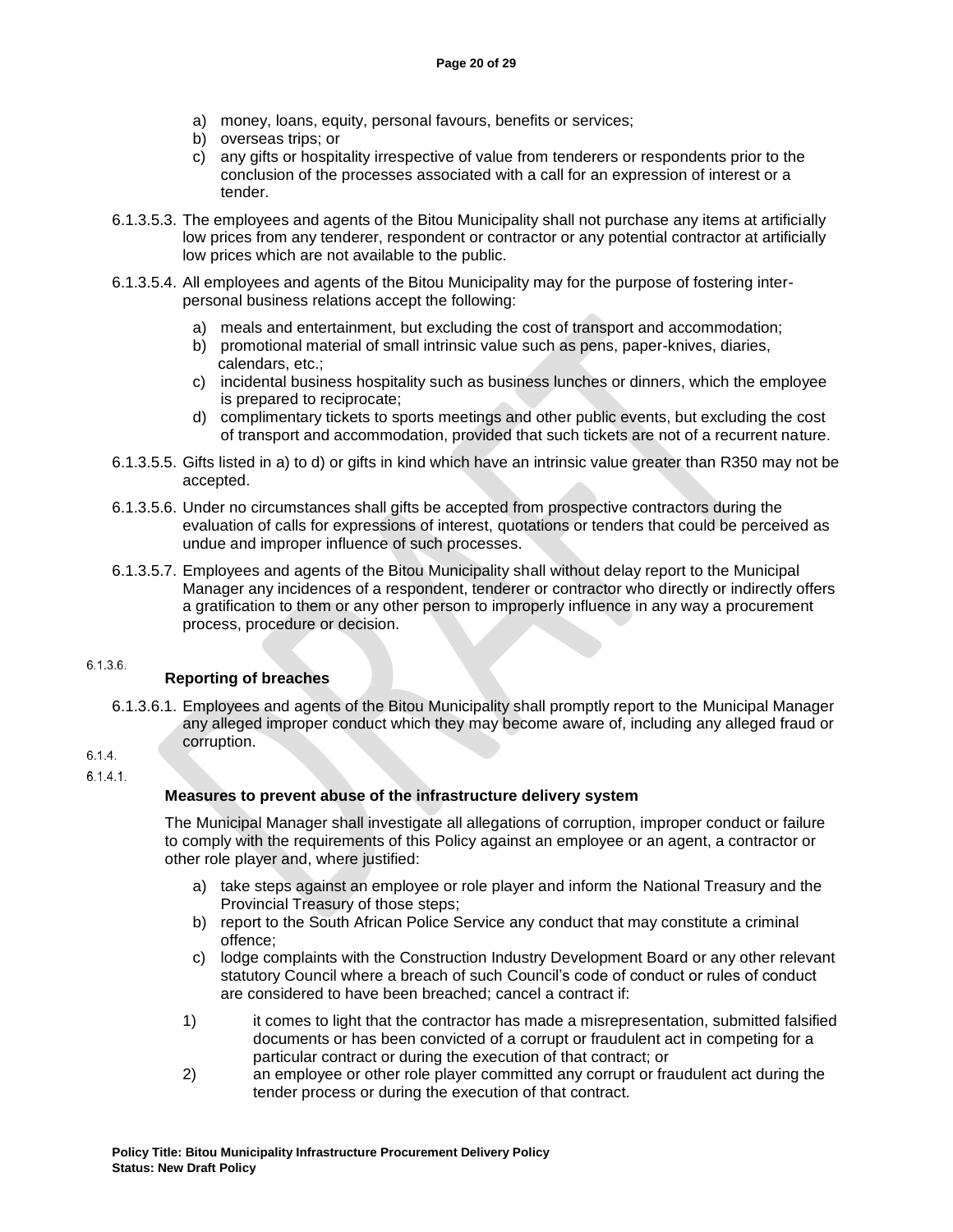#### **Awards to persons in the service of the state**

Any submissions made by a respondent or tenderer who declares in the Compulsory Declaration that a principal is one of the following shall be rejected:

- a) a member of any municipal Council, any provincial legislature, or the National Assembly or the National Council of Provinces;
- b) a member of the board of directors of any municipal entity;
- c) an official of any municipality or municipal entity;
	- d) an employee of any national or provincial department, national or provincial public entity or constitutional institution within the meaning of the Public Finance Management Act, 1999 (Act No. 1 of 1999);
	- e) an executive member of the accounting authority of any national or provincial public entity; or
	- f) an employee of Parliament or a provincial legislature.

The notes to the annual financial statements of the [municipality / municipal entity] shall disclose particulars of an award of more than R 2000 to a person who is a family member of a person identified in 6.1.5.1 or who has been in the previous 12 months. Such notes shall include the name of the person, the capacity in which such person served and the amount of the award.

#### **Collusive tendering**

- $6.1.6.$ Any submissions made by a respondent or tenderer who fails to declare in the Compulsory  $6.1.6.1.$ Declaration that the tendering entity:
	- a) is not associated, linked or involved with any other tendering entity submitting tender offers; or
		- b) has not engaged in any prohibited restrictive horizontal practices including consultation, communication, agreement, or arrangement with any competing or potential tendering entity regarding prices, geographical areas in which goods and services will be rendered, approaches to determining prices or pricing parameters, intentions to submit a tender or not, the content of the submission (specification, timing, conditions of contract etc.) or intention to not win a tender shall be rejected.

#### $6.1.7.$  $6.1.7.1.$

#### **Placing of contractors under restrictions**

If any tenderer which has submitted a tender offer or a contractor which has concluded a contract has, as relevant:

- a) withdrawn such tender or quotation after the advertised closing date and time for the receipt of submissions;
- b) after having been notified of the acceptance of his tender, failed or refused to commence the contract;
- c) had their contract terminated for reasons within their control without reasonable cause;
- d) offered, promised or given a bribe in relation to the obtaining or the execution of such contract;
- e) acted in a fraudulent, collusive or anti-competitive or improper manner or in bad faith towards the Bitou Municipality; or
- f) made any incorrect statement in any affidavit or declaration with regard to a preference claimed and is unable to prove to the satisfaction of the Bitou Municipality that the statement was made in good faith or reasonable steps were taken to confirm the correctness of the statements,

 $6.1.5.$  $6.1.5.1.$ 

 $6.1.5.2.$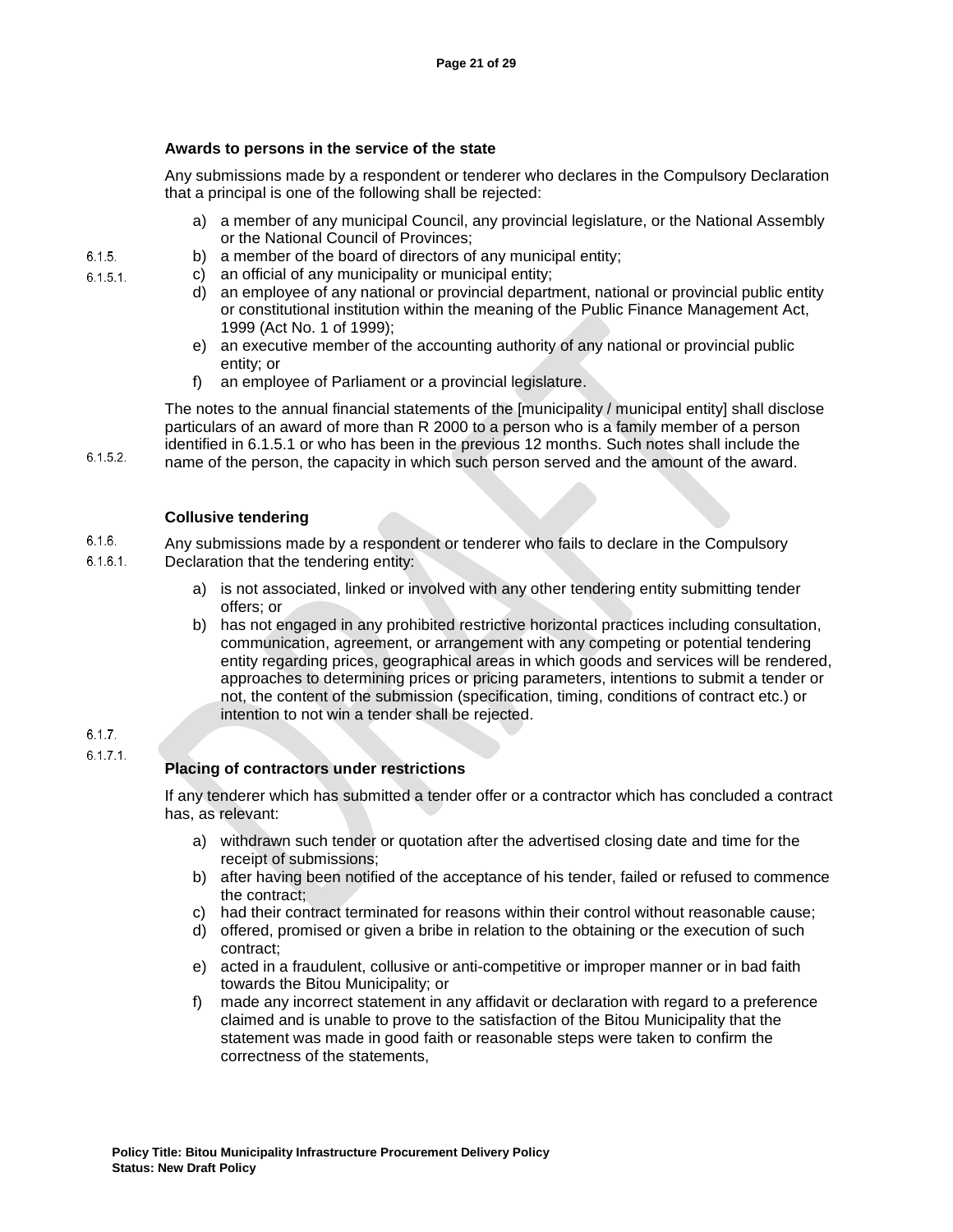The Manager SCM shall prepare a report on the matter and make a recommendation to the Municipal Manager for placing the contractor or any of its principals under restrictions from doing business with the Bitou Municipality.

The Municipal Manager may, as appropriate, upon the receipt of a recommendation made in terms of 6.1.7.1 and after notifying the contractor of such intention in writing and giving written reasons for such action, suspend a contractor or any principal of that contractor from submitting a tender offer to [name of municipality or municipal entity for a period of time.

#### The Manager SCM shall:

- $6.1.73$ .1.7.4.1. record the names of those placed under restrictions in an internal register which shall be accessible to employees and agents of the Bitou Municipality who are engaged in procurement processes; and
- $6.1.74$ .<br>6.1.7.4.2. notify the National Treasury and the Provincial Treasury and, if relevant, the Construction Industry Development Board, of such decision and provide them with the details associated therewith.

### **Complaints**

All complaints regarding the Bitou Municipality's infrastructure delivery management system shall  $6.1.8.$ be addressed to the Municipal Manager. Such complaints shall be in writing.

- $6.1.8.1.$ The Chief Financial Officer shall investigate all complaints regarding the infrastructure
- procurement and delivery management system and report on actions taken to the Municipal  $6.1.8.2.$ Manager who will decide on what action to take.

#### **6.2. Acquisition management**

#### $6.2.1.$ **Unsolicited proposal**

 $6.2.1.1.$ 

 $6.2.1.2$ 

 $6.1.7.2.$ 

The Bitou Municipality is not obliged to consider unsolicited offers received outside a normal procurement process but may consider such an offer only if:

- a) the goods, services or any combination thereof that is offered is a demonstrably or proven unique innovative concept;
- b) proof of ownership of design, manufacturing, intellectual property, copyright or any other proprietary right of ownership or entitlement is vested in the person who made the offer;
- c) the offer presents a value proposition which demonstrates a clear, measurable and foreseeable benefit for the Bitou Municipality;
- d) the offer is in writing and clearly sets out the proposed cost;
- e) the person who made the offer is the sole provider of the goods or service; and
- f) The Municipal Manager finds the reasons for not going through a normal tender processes to be sound.

The Municipal Manager may only accept an unsolicited offer and enter into a contract after considering the recommendations of the Bid Adjudication Committee if:

- a) the intention to consider an unsolicited proposal has been made known in accordance with Section 21A of the Municipal Systems Act of 2000 together with the reasons why such a proposal should not be open to other competitors, an explanation of the potential benefits for the [municipality or municipal entity] and an invitation to the public or other potential suppliers and providers to submit their comments within 30 days after the notice;
- b) the Bitou Municipality' has obtained comments and recommendations on the offer from the National Treasury and the Provincial Treasury;
- c) the Bid Adjudication Committee meeting which makes recommendations to accept an unsolicited proposal was open to the public and took into account any public comments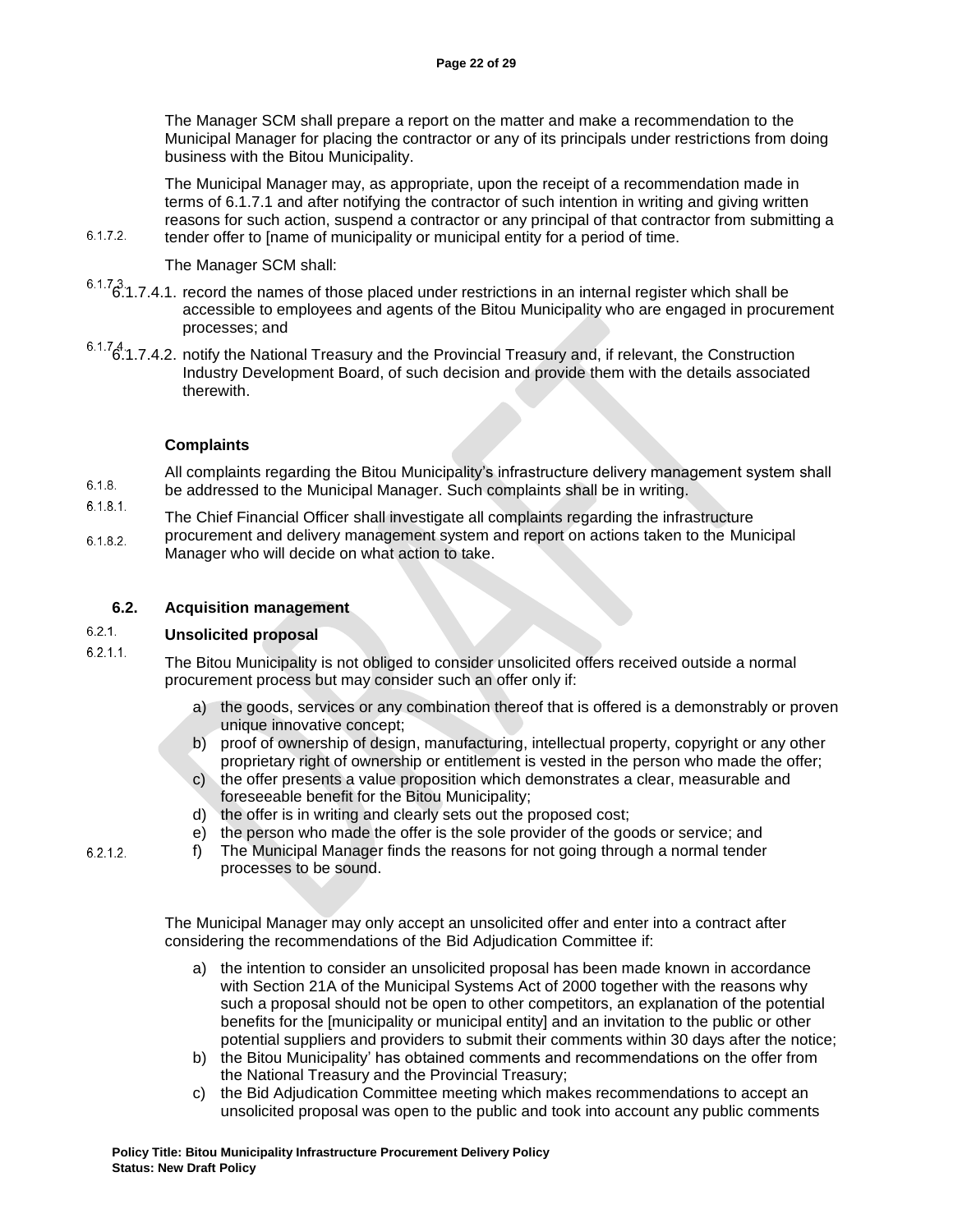that were received and any comments and recommendations received from the National Treasury and the Provincial Treasury; and

d) the provisions of 6.2.1.3 are complied with.

The Municipal Manager shall, within 7 working days after the decision to award the unsolicited offer is taken, submit the reasons for rejecting or not following the recommendations to the National Treasury, the Provincial Treasury and Auditor-General. A contract shall in such circumstances not be entered into or signed within 30 days of such submission.

#### $6.2.1.3.$

#### **Tax and rates compliance**

#### **SARS tax clearance**

- 6.2.2.1.1. No contract may be awarded or an order issued where the value of such transaction exceeds<br>6.2.2. R30,000, unless a tenderer or contractor is in possession of an original valid Tax Clearance R30 000, unless a tenderer or contractor is in possession of an original valid Tax Clearance  $6.2.2.1.$ Certificate issued by SARS provided that the tenderer is not domiciled in the Republic of South Africa and the SARS has confirmed that such a tenderer is not required to prove their tax compliance status.
	- 6.2.2.1.2. In the case of a partnership, each partner shall comply with the requirements of 6.2.2.1.1.
	- 6.2.2.1.3. No payment shall be made to a contractor who does not satisfy the requirements of 6.2.2.1.2. An employee of the Bitou Municipality shall upon detecting that a tenderer or contractor is not tax compliant, immediately notify such person of such status.
	- 6.2.2.1.4. Notwithstanding the requirements of 6.2.2.1.1 and 6.2.2.1.3 the following shall apply, unless a person who is not tax compliant indicates to [designated person] that it intends challenging its tax compliance status with SARS,
		- b) a non-compliant contractor shall be issued with a first warning that payments in future amounts due in terms of the contract may be withheld, before the authorising of any payment due to such contractor;
		- c) before authorising a further payment due to a non-compliant contractor who has failed to remedy its tax compliance status after receiving a first warning, a second and final warning shall be issued to such contractor;
		- d) no payments may be released for any amounts due in terms of the contract due to a noncompliant contractor if, after a period of 30 calendar days have lapsed since the second warning was issued, the non-compliant contractor has failed to remedy its tax compliance status.

 $6.2.2.2.$ 

#### **Municipal rates and taxes**

- 6.2.2.2.1. No contract may be awarded to a tenderer who, of the principals of that tenderer, owes municipal rates and taxes or municipal service charges to any municipality or a municipal entity and are in arrears for more than 3 months.
- 6.2.2.2.2. No award may be considered to a tenderer who, of the principals of that tenderer, owes  $6.2.3.1$ . municipal rates and taxes or municipal service charges to any municipality or a municipal entity and are outstanding for more than 30 days, if the value of the award will exceed R 10 million.

#### **Declarations of interest**

Tenderers and respondents making submissions in response to an invitation to submit a tender or a call for an expression of interest, respectively shall declare in the Compulsory Declaration whether or not any of the principals: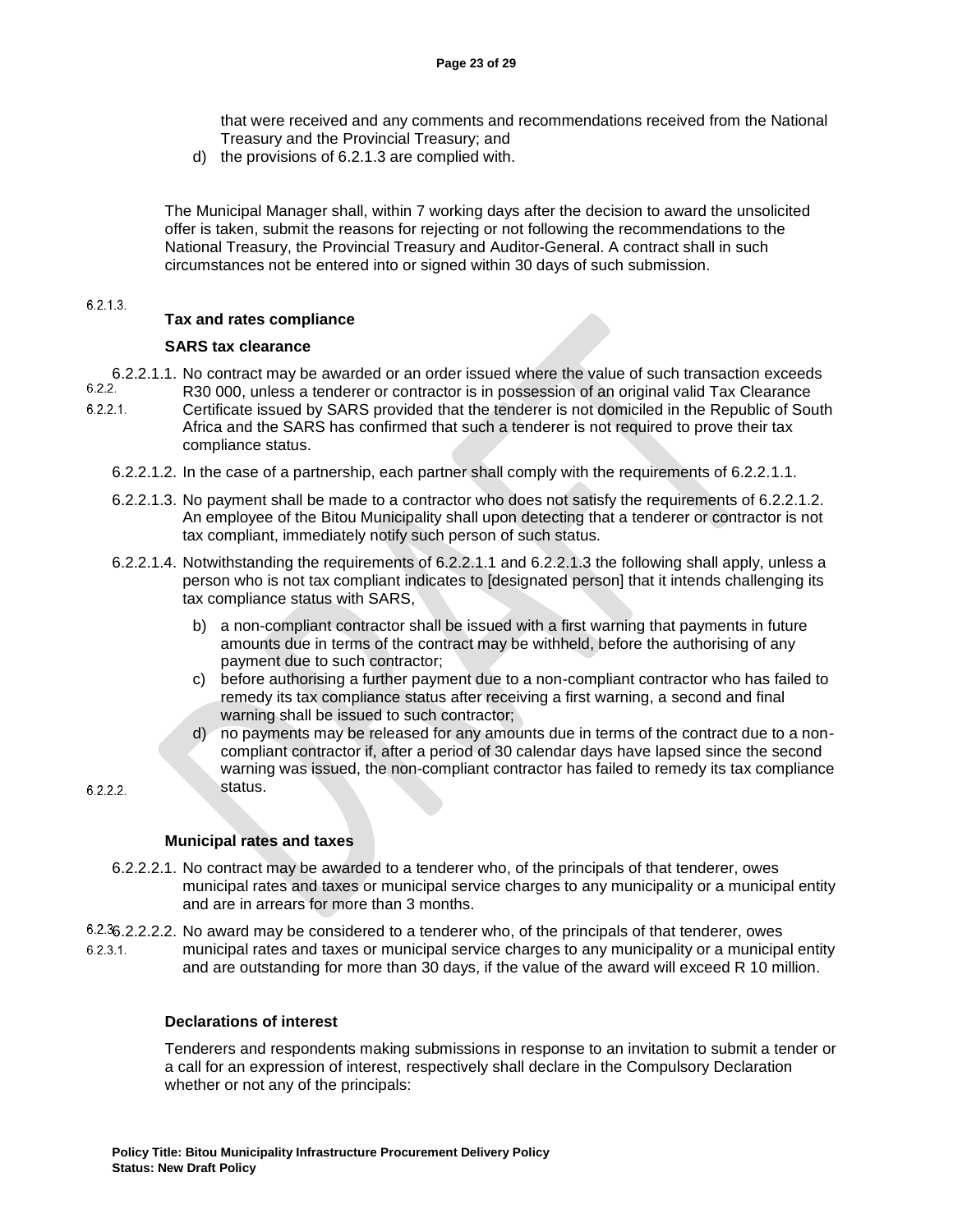- a) are an employee of the Bitou Municipality or in the employ of the state; or
- b) have a family member or a business relation with a person who is in the employ of the state.

#### **Invitations to submit expressions of interest or tender offers**

All invitations to submit tenders where the estimated value of the contract exceeds R200 000 including VAT, except where a confined tender process is followed, and expressions of interest shall be advertised on the Bitou Municipality's website and on the National Treasury eTender Publication Portal.

- Advertisements relating to construction works, which are subject to the Construction Industry  $6.2.4.1.$ Development Regulations issued in terms of the Construction Industry Development Act of 2000, shall also be advertised, on the CIDB i-Tender website.
- Where deemed appropriate by the Chairperson of the Bid Specification Committee or the  $6.2.4.2.$ Manager: SCM, an invitation to tender and a call for an expression of interest shall be advertised in suitable local and national newspapers and the Government Tender Bulletin as directed by  $6.2.4.3.$ such person.
- 

Such advertisements shall be advertised for a period of at least 14 days before closure, except in urgent cases when the advertisement period may be shortened as determined by the Municipal Manager.

### $6.2.4.4.$

 $6.2.4.$ 

The Manager SCM shall place all Advertisements.

- $6.2.4.5.$ Invitations to submit expressions of interest or tender offers shall be issued not less than 10
- $6.2.4.6$ working days before the closing date for tenders and at least 5 working days before any compulsory clarification meeting. Procurement documents shall be made available not less than 7 days before the closing time for submissions.

#### $6.2.5.$ **Publication of submissions received and the award of contracts**  $6.2.5.1.$

The Manager: SCM shall publish within 10 working days of the closure of any advertised call for an expression of interest or an invitation to tender, where the estimated value of the contract  $6.2.5.2$ exceeds R200 000 (including VAT) on the municipality's website.

The following information must be published:

- $6.2.592.2.5.2.1$ . the names of all tenderers that made submissions to that advertisement, and
- 6.2.5.2.2. if practical or applicable, the total of the prices and the preferences claimed.

Such information shall remain on the website for at least 30 days.

The Manager SCM shall publish within 7 working days of the award of a contract the following on the Bitou Municipality's website:

- a) the contract number;
- b) contract title;
- $6.2.5.5.$
- c) brief description of the goods, services or works;
- d) the total of the prices, if practical;
	- e) the names of successful tenderers and their B-BBEE status level of contribution;
- f) duration of the contract; and
- g) brand names, if applicable.

The Manager SCM shall submit within 7 working days of the award of a contract the information required by National Treasury on the National Treasury e-Tender Publication Portal regarding the successful and unsuccessful tenders.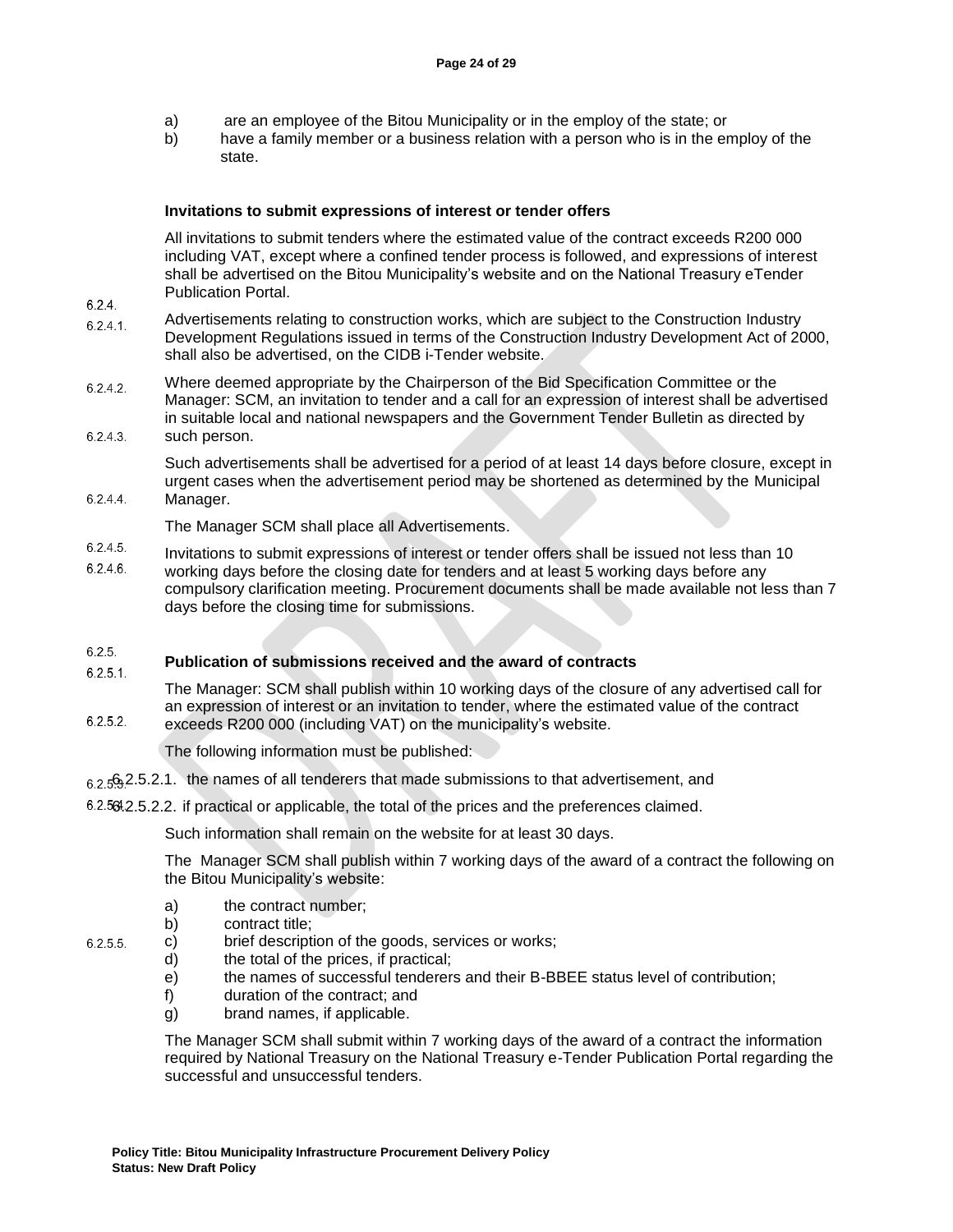The Manager SCM shall, within 7 working days of the award, submit details pertaining to theaward of contracts relating to construction works, which are subject to the Construction Industry Development Regulations, issued in terms of the Construction Industry Development Act of 2000,in addition to the requirements of 6.2.5.3, place a notification on the CIDB website..

#### **Disposal committee**  $6.2.5.6.$

The Municipal Manager shall appoint in writing the members of the disposal committee to decide on how best to undertake disposals.

The disposal panel shall comprise not less than three people.

- $6.2.6.$ The chairperson shall be an employee of the Bitou Municipality.  $6.2.6.1$
- The disposal committee shall make recommendations to the Municipal Manager who shall
- $6.2.6.2.$ approve the recommendations, refer the disposal strategy back to the disposal committee for their
- reconsideration, decide not to proceed or to start afresh with the process.  $6.2.6.3.$
- 6.2.66.2.6.4.1. A disposal committee shall decide how best to undertake disposals relating to the demolition or dismantling of infrastructure or parts thereof, and the disposal of unwanted, redundant or surplus materials, plant and equipment.
	- 6.2.6.4.2. Disposals shall be proceeded with only after the feasibility and desirability of using one or more of the following alternative disposal strategies have been considered:
		- a) transfer to another organ of state, business unit or a charitable organisation at marketrelated value or free of charge;
		- b) recycling or re-use of component materials; or
		- c) disposal by means of dumping at an authorised dump site, burning or demolition.
	- 6.2.6.4.3. The reasons for adopting a disposal strategy shall be recorded prior to proceeding with such disposal.

#### $6.2.7.$

Reporting of infrastructure delivery management information  $6.2.7.1.$ 

> The Manager: SCM shall submit any reports required in terms of the standard to the National Treasury or the Provincial Treasury. .

### $\overline{7}$ .

#### $7.1.1.$ **Infrastructure procurement**

#### **7.1. Procurement documents**

The forms of contract that may be used are as follows:

|  | <b>Form of Contract</b>                            | Code        | <b>Intended Usage</b>                                |
|--|----------------------------------------------------|-------------|------------------------------------------------------|
|  | <b>CIDB Standard Professional Service Contract</b> | <b>SPSC</b> | <b>Professional Services</b>                         |
|  | <b>SAICE General Conditions of Contract for</b>    | <b>GCC</b>  | Engineering and construction, including any level of |
|  | <b>Construction Works</b>                          |             | design responsibility                                |
|  | 7.1.2. JBCC Principal Building Agreement           | <b>PBA</b>  | Buildings and related site works designed by the     |
|  |                                                    |             | emplover                                             |
|  | <b>JBCC Minor Works Agreement</b>                  | <b>MWA</b>  | Buildings and related site works of simple content   |
|  |                                                    |             | designed by the employer.                            |

The Bitou Municipality's pre-approved templates for Part C1 (Agreements and contract data) of procurement, documents shall be utilised to obviate the need for legal review prior to the awarding of a contract.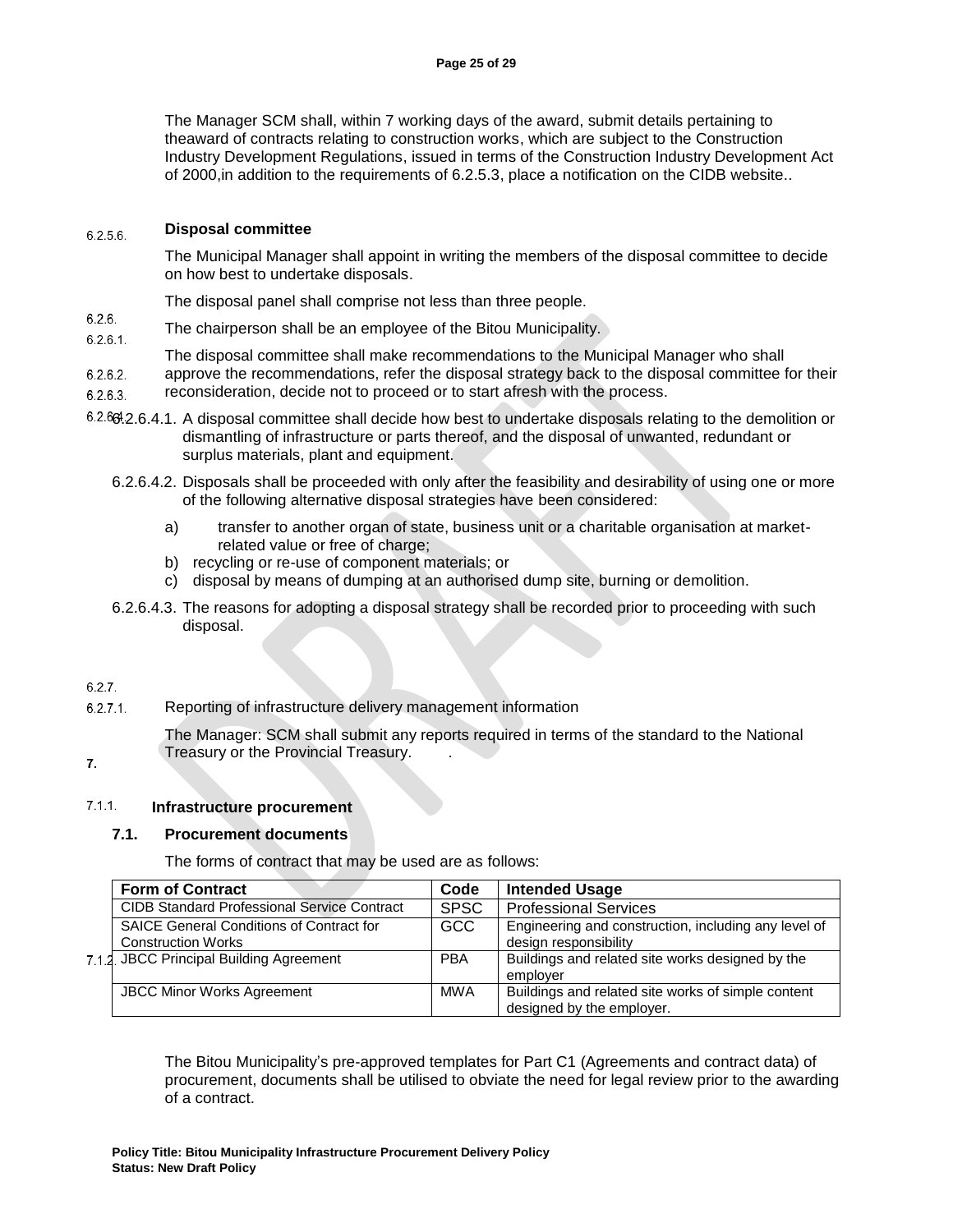All modifications to the standard templates shall be approved by the Project Manager prior to being issued for tender purposes.

Disputes arising from the performance of a contract shall be finally settled in a South African court of law.

[state additional requirements, if any e.g. use of standard access specifications, health and safety specifications etc.]

- The Municipal Declaration and returnable documents contained in the standard shall be included  $7.1.4.$ in all tenders for:
- $7.1.5.$
- $7.1.6.$

 $7.1.3.$ 

a) consultancy services; and

b) goods and services or any combination thereof where the total of the prices is expected to exceed R10 m including VAT.

#### **7.2. Developmental Procurement**

The primary beneficiaries will be included in the Preferential Procurement Policy and will include at least the following:

- Local emerging contractors / service providers and suppliers from previously disadvantaged  $7.2.1.$
- individuals/communities who will be assisted with targeted contract opportunities to propel them to  $7.2.1.1$ new heights.

Contractors must be registered with the CIDB to qualify for participation.

- $7.2.1.2.$ The Bitou Municipality undertakes to support the development of emerging contractors in the  $7.2.2.$ construction industry through the use of the Potentially Emerging (PE) policy instrument developed by the CIDB.
- $7.2.3.$ The Bitou Municipality undertakes to establish and resource a Contractor Development Programme in line with the CIDB Guidelines for Establishing Contractor Development Programmes.  $7.2.4.$
- The Bitou Local Municipality undertakes to allocate projects to the Contractor Development Programme, within which the PE status can be applied.

# **7.3. Payment of contractors**

The Bitou Municipality shall settle all undisputed accounts within 30 days of invoice or statement as provided for in the contract.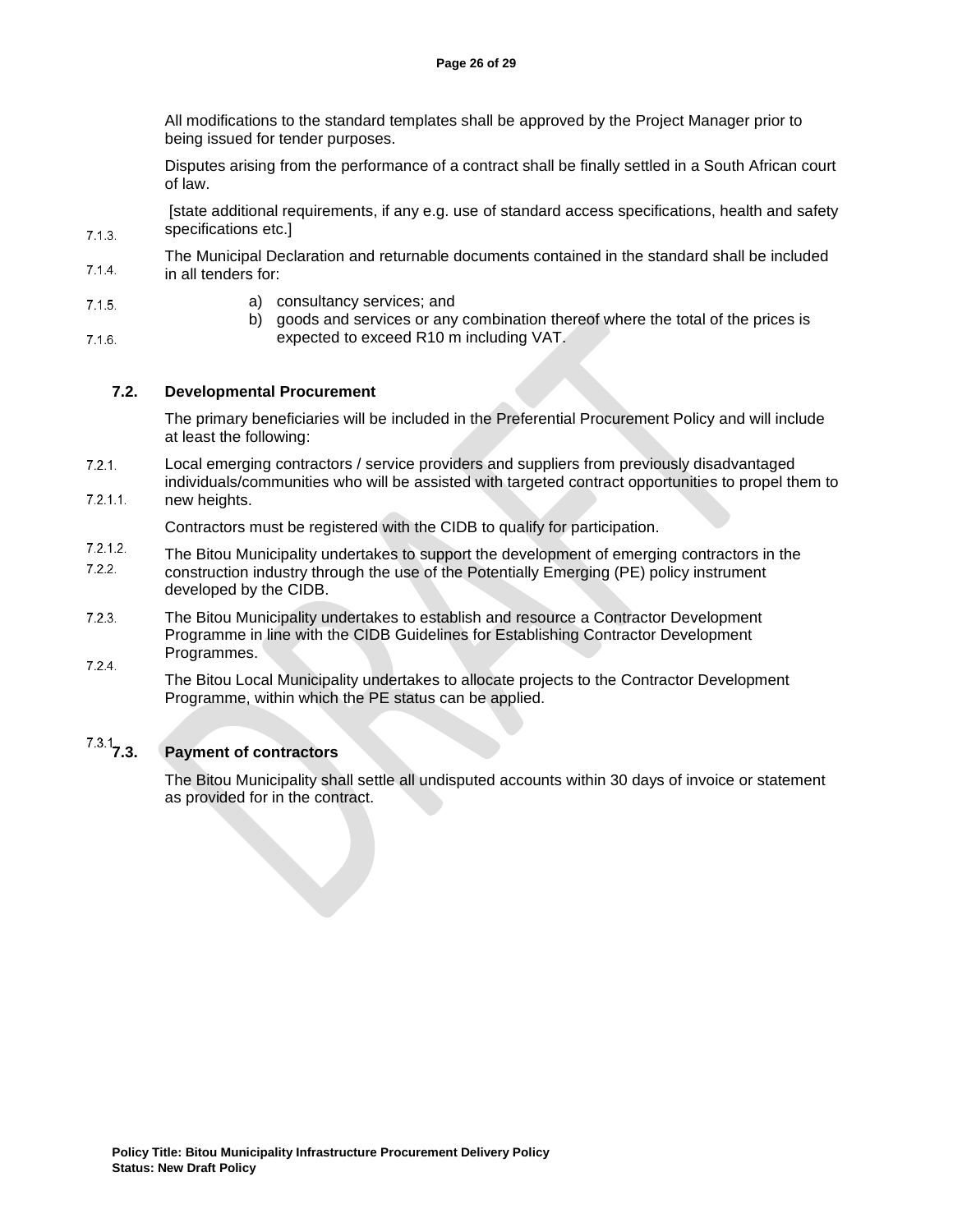#### **7.4. Approval to utilise specific procurement procedures**

Prior approval shall be obtained for the following procurement procedures from the following persons, unless such a procedure is already provided for in the approved procurement strategy:

- (a) The Municipal Manager shall authorise the use of the negotiated procedure above the thresholds provided in the standard.
- (b) The Municipal Manager shall authorise the approaching of a confined market except where a rapid response is required in the presence of, or the imminent risk of, an extreme or emergency situation arising from the conditions set out in the standard and which can be dealt with or the risks relating thereto arrested within 48 hours; and
	- (c) the Bid Specification Committee or Manager: SCM shall authorise the proposal procedure using the two-envelope system, the proposal procedure using the two-stage system or the competitive negotiations procedure.

The person authorised to pursue a negotiated procedure in an emergency is designated Head of Department.

#### $7.4.2.$

 $7.5.1.$ 

 $7.6.2.$ 

#### **7.5. Receipt and safeguarding of submissions**

A dedicated and clearly marked tender box shall be made available to receive all submissions made.

- The tender box shall be fitted with two locks and the keys kept separately by two SCM  $7.5.2.$ Practitioners.
- Such personnel shall be present when the box is opened on the stipulated closing date for  $7.5.3.$ submissions.

## **7.6. Opening of submissions**

Submissions shall be opened by an opening panel comprising two people nominated by the Manager: SCM who have declared their interest or confirmed that they have no interest in the submissions that are to be opened.

The opening panel shall open the tender box at the stipulated closing time and:

- a) sort through the submissions and return those submissions to the box that are not yet due to be opened including those whose closing date has been extended;
- b) return submissions unopened and suitably annotated where:
	- 1) submissions are received late, unless otherwise permitted in terms of the submission data;
	- 2) submissions were submitted by a method other than the stated method,
	- 3) submissions were withdrawn in accordance with the procedures contained in SANS 10845-3; and
	- 4) only one tender submission is received and it is decided not to open it and to call for fresh tender submissions.
- c) record in the register submissions that were returned unopened;
- d) open submissions if received in sealed envelopes and annotated with the required particulars and read out the name of and record in the register the name of the tenderer or respondent and, if relevant, the total of prices including VAT where this is possible;
- e) record in the register the name of any submissions that is returned with the reasons for doing so;
- f) record the names of the tenderer's representatives that attend the public opening;
- g) sign the entries into the register; and
- h) stamp each returnable document in each tender submission.

 $7.4.1.$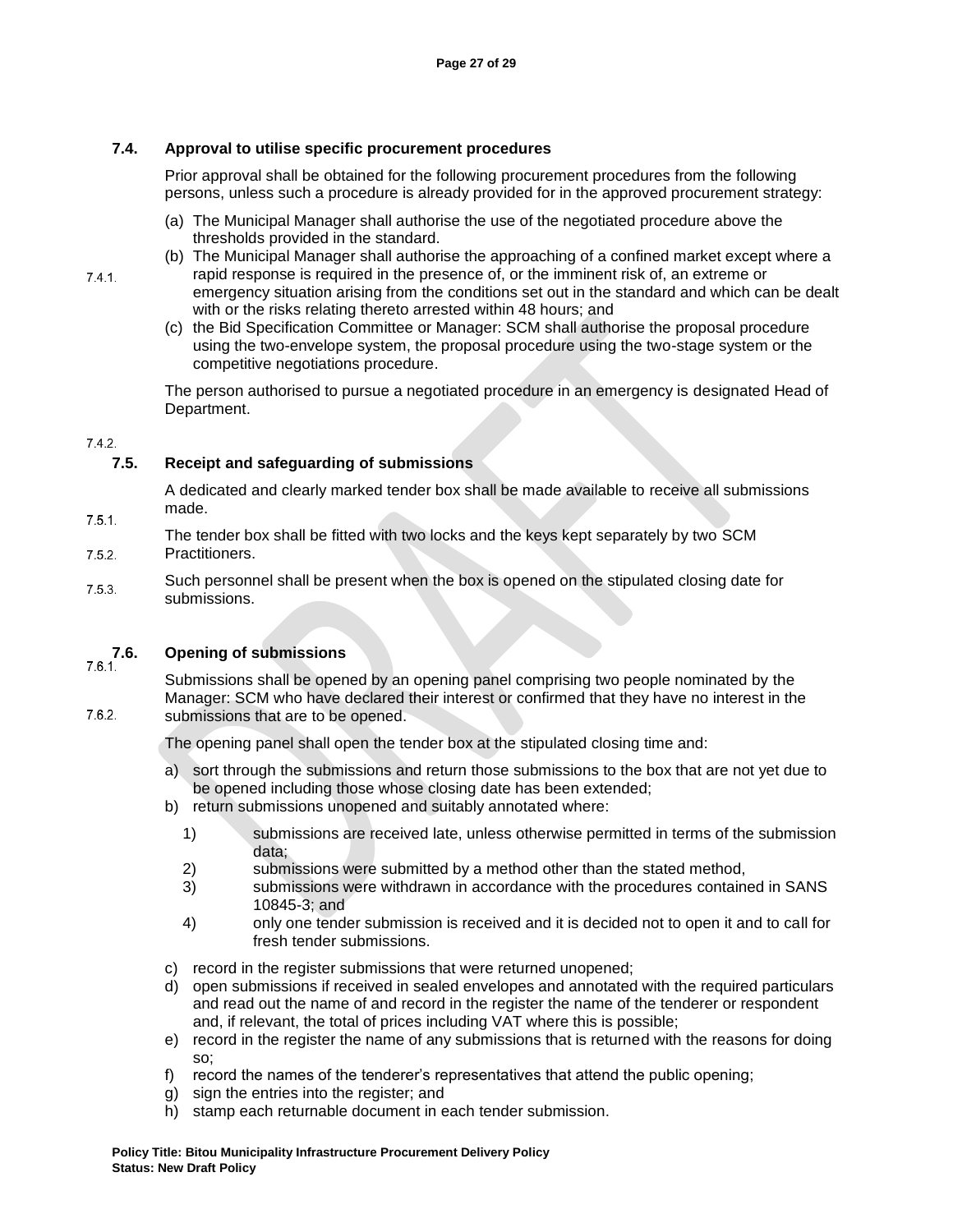Each member of the opening panel shall initial the front cover of the submission and all pages that are stamped in accordance with the requirements of 7.7.3h).

Respondents and tenderers whose submissions are to be returned shall be afforded the opportunity to collect their submissions.

Submissions shall be safeguarded from the time of receipt until the conclusion of the procurement process.

 $7.6.3.$ 

## **7.7. Use of another organ of state's framework agreement**

- $7.6.5.$ The Bitou Municipality may make use of another organ of state's framework contract which has been put in place by means of a competitive tender process and there are demonstrable benefits for doing so.
- The Municipal Manager shall make the necessary application to that organ of state to do so.  $7.7.1.$

### **7.8. Insurances**

Contractors shall be required to take out all insurances required in terms of the contract.

The insurance cover in engineering and construction contracts for loss of or damage to property

- $7.8.1.$ (except the works, Plant and Materials and Equipment) and liability for bodily injury to or death of  $7.8.2.$ a person (not an employee of the Contractor) caused by activity in connection with a contract shall in general not be less than the value stated in Table 4, unless otherwise directed by the Municipal Manager.
- Lateral earth support insurance in addition to such insurance shall be take out on a case by case  $7.8.3.$ basis.

### **Table 4: Minimum insurance cover**

|       | <b>Type of insurance</b>                            | Value                                               |
|-------|-----------------------------------------------------|-----------------------------------------------------|
|       | Engineering and construction contracts - loss       | Not less than R10 million                           |
|       | of or damage to property (except the works,         |                                                     |
|       | Plant and Materials and Equipment) and              |                                                     |
|       | liability for bodily injury to or death of a person |                                                     |
|       | (not an employee of the Contractor) caused by       |                                                     |
|       | activity in connection with a contract              |                                                     |
|       | Professional services and service contracts -       | Not less than R5 million                            |
|       | death of or bodily injury to employees of the       |                                                     |
|       | Contractor arising out of and in the course of      |                                                     |
|       | their employment in connection with a contract      |                                                     |
|       | or damage to property                               |                                                     |
|       | Professional indemnity insurance                    | Geotechnical and structural engineering: R5 million |
|       |                                                     | Civil, electrical and mechanical engineering: R3    |
| 7.8.4 |                                                     | million                                             |
|       |                                                     | Architectural: R3 million                           |
|       |                                                     | other R <sub>3</sub> million                        |

 $7.8.5.$ 

The insurance cover in professional services and service contracts for damage to property or death of or bodily injury to employees of the Contractor arising out of and in the course of their employment in connection with a contract shall not be less than the value stated in Table 4 for any one event unless otherwise directed by [designated person].

SASRIA Special Risk Insurance in respect of riot and associated risk of damage to the works, Plant and Materials shall be taken out on all engineering and construction works.